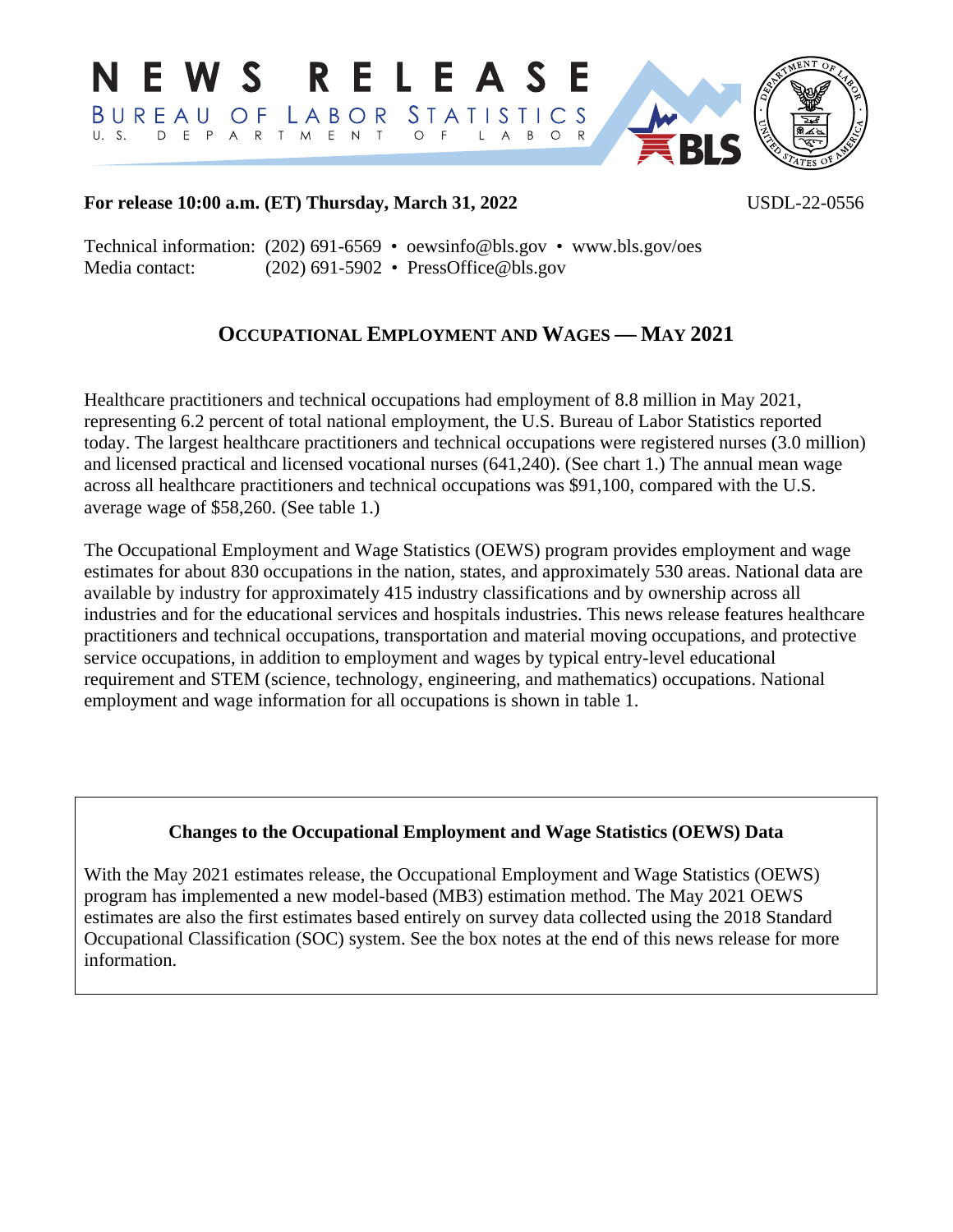

## **Healthcare practitioners and technical occupations**

- The **largest** healthcare practitioners and technical occupations were registered nurses (3.0) million), licensed practical and licensed vocational nurses (641,240), and pharmacy technicians (436,630). (See table 1 and chart 1.) Healthcare practitioners and technical is the larger of the two healthcare occupational groups and includes occupations like physicians, surgeons, dentists, nurses, therapists, and health technologists and technicians.
- The **highest paying** healthcare practitioners and technical occupations included cardiologists, anesthesiologists, and oral and maxillofacial surgeons, all with annual mean wages of more than \$300,000. These specialist physician and dentist occupations were also among the highest paying occupations overall. (See table 1.)
- The **lowest paying** healthcare practitioners and technical occupations included dietetic technicians (\$34,160) and emergency medical technicians (\$36,690). (See table 1.)
- Half of all healthcare practitioners and technical jobs were in general medical and surgical hospitals (3.2 million) or offices of physicians (1.2 million). **Industries** with the largest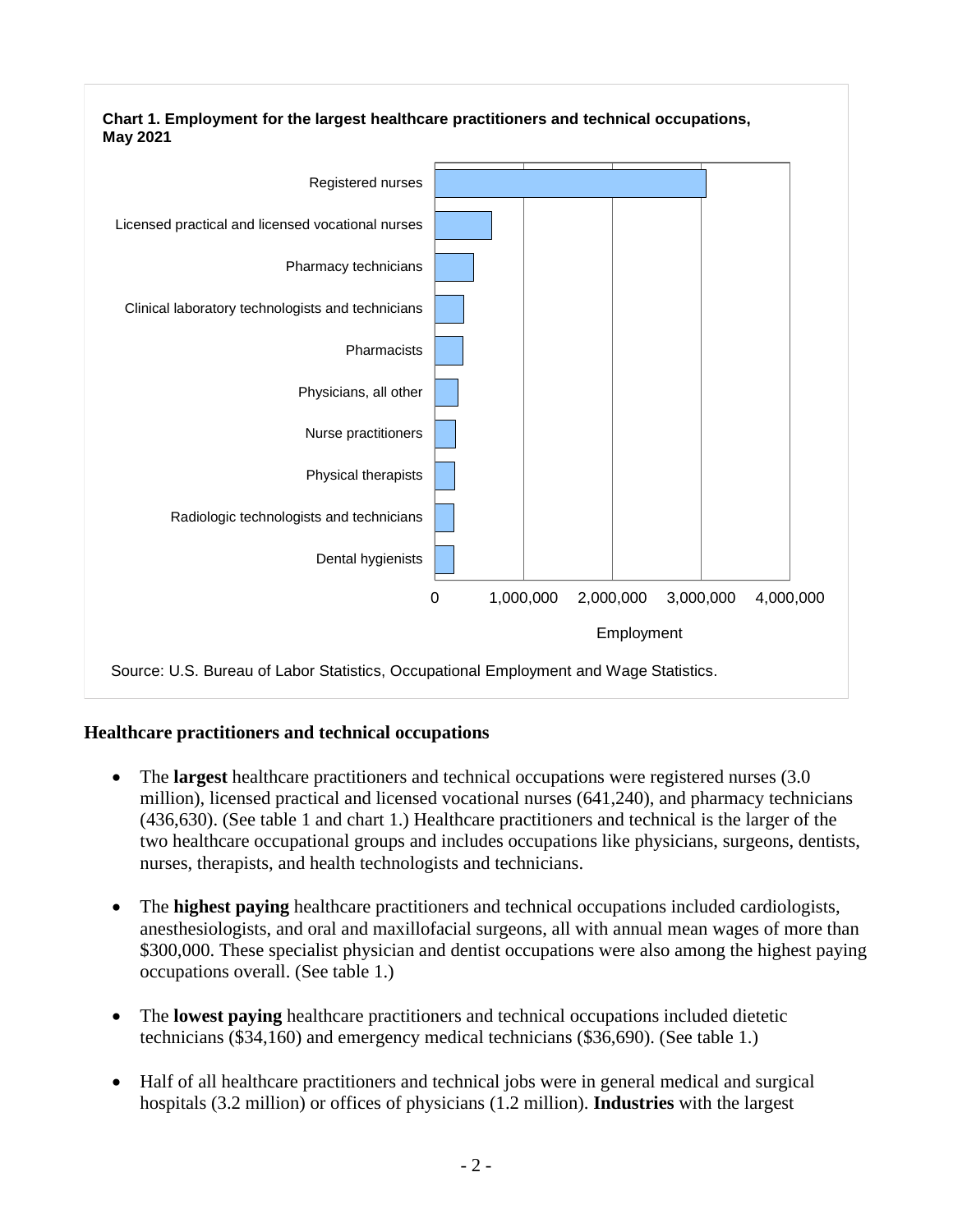employment of healthcare practitioners and technical occupations also included outpatient care centers (408,420) and health and personal care stores (380,930).

• California (\$115,220), Hawaii (\$113,370), and New Jersey (\$112,860) were the **states** with the highest wages for healthcare practitioners and technical occupations.

National industry-specific data are available at [www.bls.gov/oes/current/oessrci.htm.](https://www.bls.gov/oes/current/oessrci.htm)

State data are available at [www.bls.gov/oes/current/oessrcst.htm.](https://www.bls.gov/oes/current/oessrcst.htm)

## **Transportation and material moving occupations**

- Transportation and material moving occupations had **employment** of 12.6 million, representing 9.0 percent of U.S. employment, and an **annual mean wage** of \$41,340. (See table 1.)
- The **largest** transportation and material moving occupations were laborers and hand freight, stock, and material movers (2.7 million) and stockers and order fillers (2.5 million). (See table 1.)
- The **highest paying** transportation and material moving occupations were airline pilots, copilots, and flight engineers (\$198,190) and air traffic controllers (\$127,920). (See table 1.)
- The **lowest paying** occupations in this group included parking attendants (\$29,210) and automotive and watercraft service attendants (\$29,960). (See table 1.)
- Transportation and material moving occupations made up 20.3 percent of employment in Stockton-Lodi, CA, compared with 9.0 percent nationally. **Metropolitan areas** with the highest shares of transportation and material moving occupations also included Memphis, TN-MS-AR (17.4 percent), and Chambersburg-Waynesboro, PA (16.8 percent).

Metropolitan area data are available at [www.bls.gov/oes/current/oessrcma.htm.](https://www.bls.gov/oes/current/oessrcma.htm)

## **Protective service occupations**

- Protective service occupations had **employment** of 3.4 million, representing 2.4 percent of U.S. employment. The **annual mean wage** for protective service occupations was \$53,420. (See table 1.)
- The **largest** protective service occupations were security guards (1.1 million), police and sheriff's patrol officers (665,380), and correctional officers and jailers (392,600). (See table 1.)
- The **highest paying** protective service occupations were first-line supervisors of police and detectives (\$98,760) and detectives and criminal investigators (\$90,370). The **lowest paying** protective service occupations were lifeguards, ski patrol, and other recreational protective service workers (\$27,320) and school bus monitors (\$30,220). (See table 1.)
- The largest protective service occupation, security guards, had an annual mean wage of \$35,830 nationally. The District of Columbia (\$52,840) and Alaska (\$49,040) had among the highest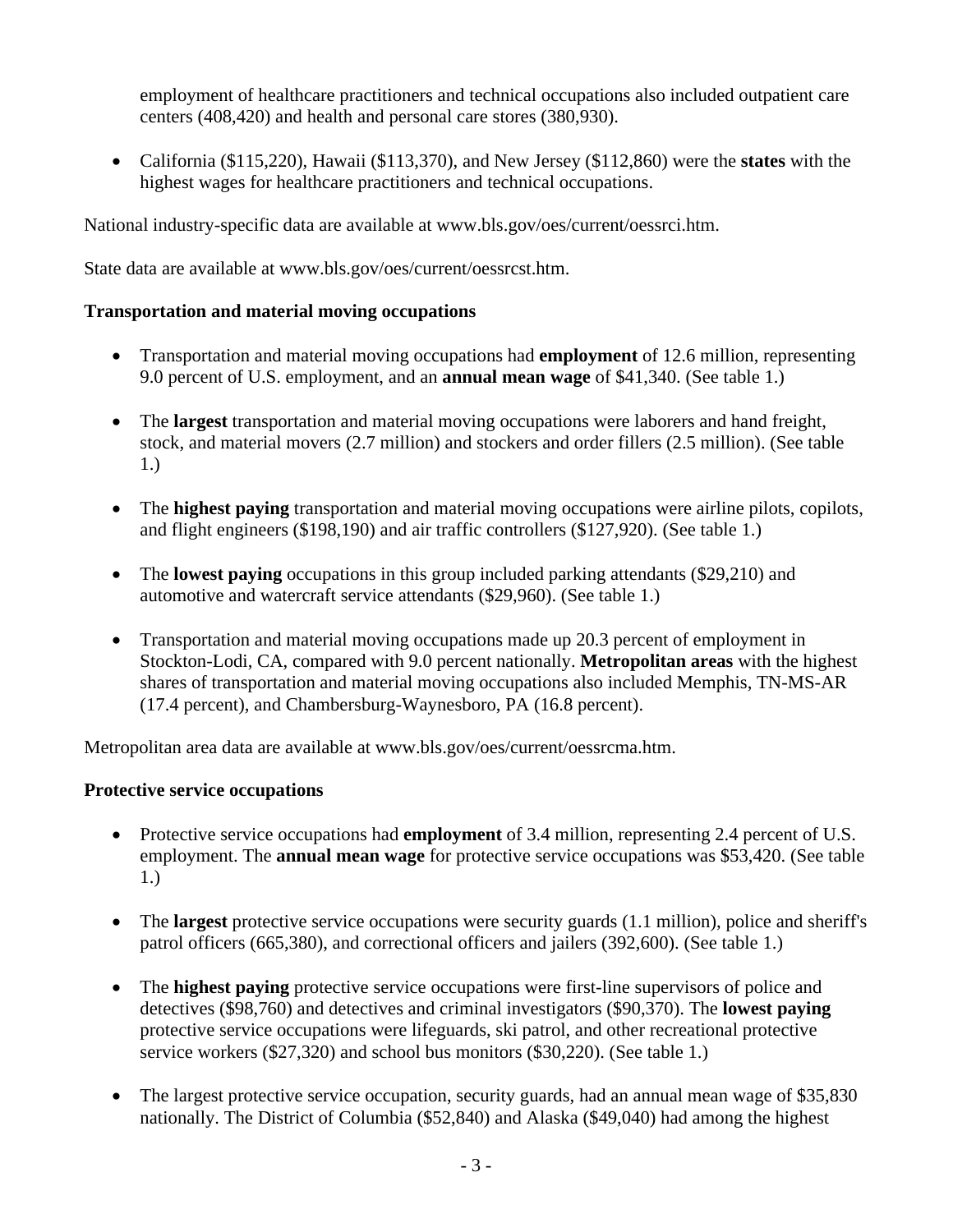average wages for this occupation. The lowest paying states for security guards included Mississippi (\$27,650) and Alabama (\$27,670).

• About 1.4 million protective service jobs were in local government, excluding schools and hospitals, representing 41 percent of employment in this occupational group. After local government, the **industries** with the largest employment of protective service occupations were investigation and security services (721,420) and state government, excluding schools and hospitals (381,880).

## **Largest occupations**

- The largest occupations overall were retail salespersons (3.7 million), home health and personal care aides (3.4 million), cashiers (3.3 million), and fast food and counter workers (3.1 million). (See table 1.)
- Eight of the 10 largest occupations had below-average wages, including retail salespersons (\$31,920) and home health and personal care aides (\$29,260). (See table 1.)
- Of the 10 largest occupations, registered nurses (\$82,750) and general and operations managers (\$115,250) were the only occupations with above-average wages. (See table 1.)

## **Public sector occupations**

- The public sector made up 15.0 percent of employment and had a different occupational mix from the private sector.
- Several of the **largest** public sector occupations were related to education. These occupations included elementary school teachers, except special education (public sector employment of 1.2 million); teaching assistants, except postsecondary (952,910); secondary school teachers, except special and career/technical education (877,700); and middle school teachers, except special and career/technical education (527,110).
- Outside of the educational instruction and library group, the occupations with the highest public sector employment included police and sheriff's patrol officers (659,050); registered nurses (522,500); and janitors and cleaners, except maids and housekeeping cleaners (469,960).

Public/private sector ownership data are available at [www.bls.gov/oes/current/oessrci.htm.](https://www.bls.gov/oes/current/oessrci.htm)

## **Typical entry-level education**

- Preschool teachers, except special education (391,670) and paralegals and legal assistants (336,250) were the largest occupations typically requiring an **associate's degree** for entry. Occupations in this educational category made up about 2 percent of total employment.
- Occupations typically requiring a **high school diploma or the equivalent** for entry made up 39 percent of employment, and occupations typically requiring **no formal educational credential**  for entry made up 22 percent of employment. These two educational categories include many production and construction occupations, as well as large occupations like retail salespersons and home health and personal care aides.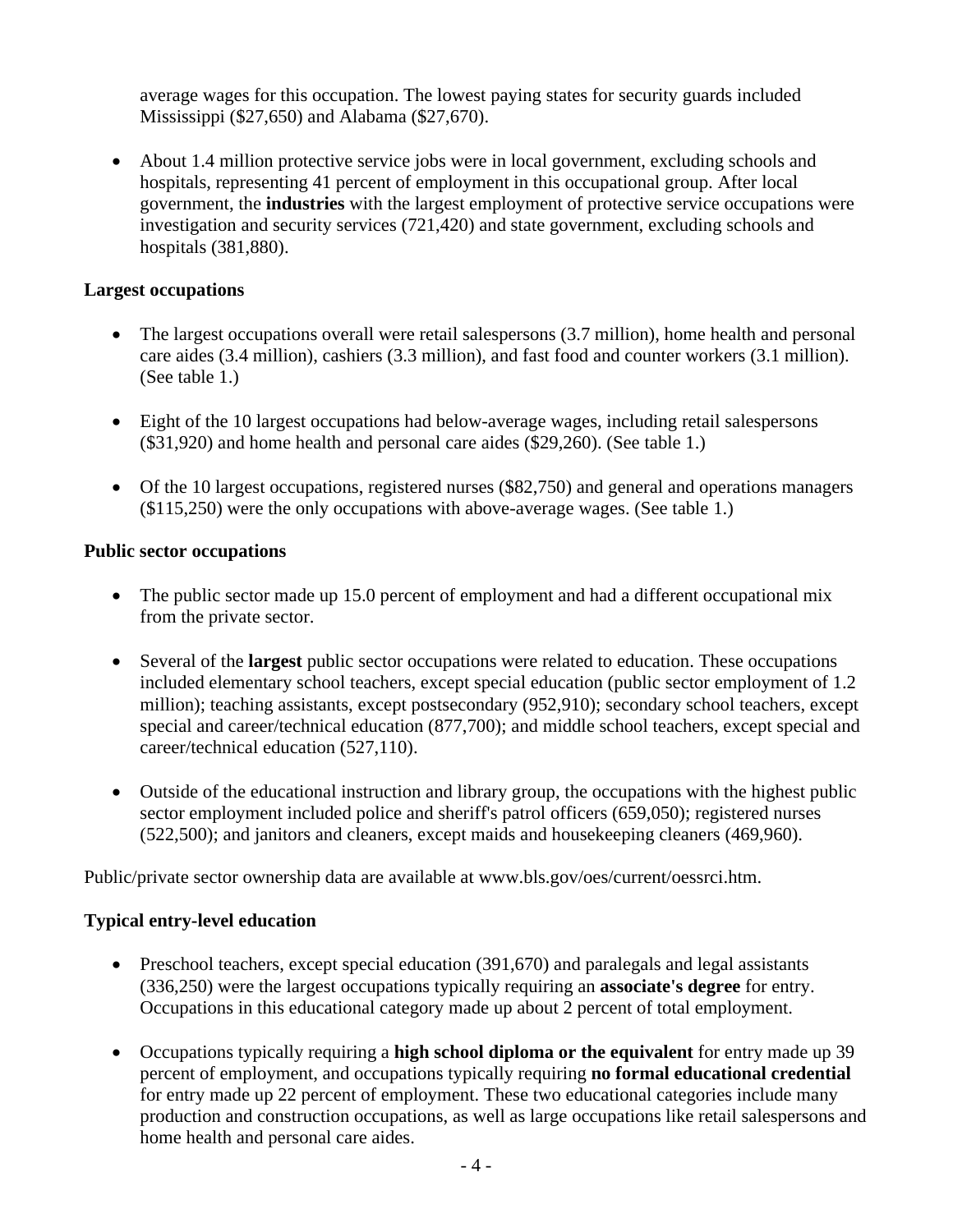

- Occupations typically requiring **postsecondary education** for entry made up nearly 40 percent of employment. The largest postsecondary category, occupations typically requiring a **bachelor's degree** for entry, made up over 24 percent of employment. This educational category includes registered nurses; teachers at the kindergarten through secondary levels; and many management, business and financial operations, computer, and engineering occupations.
- **Average wages** were generally higher for occupations requiring more education. Annual mean wages were \$31,810 for occupations typically requiring no formal educational credential for entry, \$46,760 for occupations typically requiring a high school diploma or the equivalent, \$60,180 for occupations typically requiring an associate's degree, and \$93,590 for occupations typically requiring a bachelor's degree.
- The **highest paying** occupations typically requiring an **associate's degree** for entry were air traffic controllers (\$127,920), nuclear technicians (\$95,200), and radiation therapists (\$94,000). (See chart 2.)

The typical education level required to enter an occupation is based on education and training categories from the BLS Employment Projections program. More information about the system of education and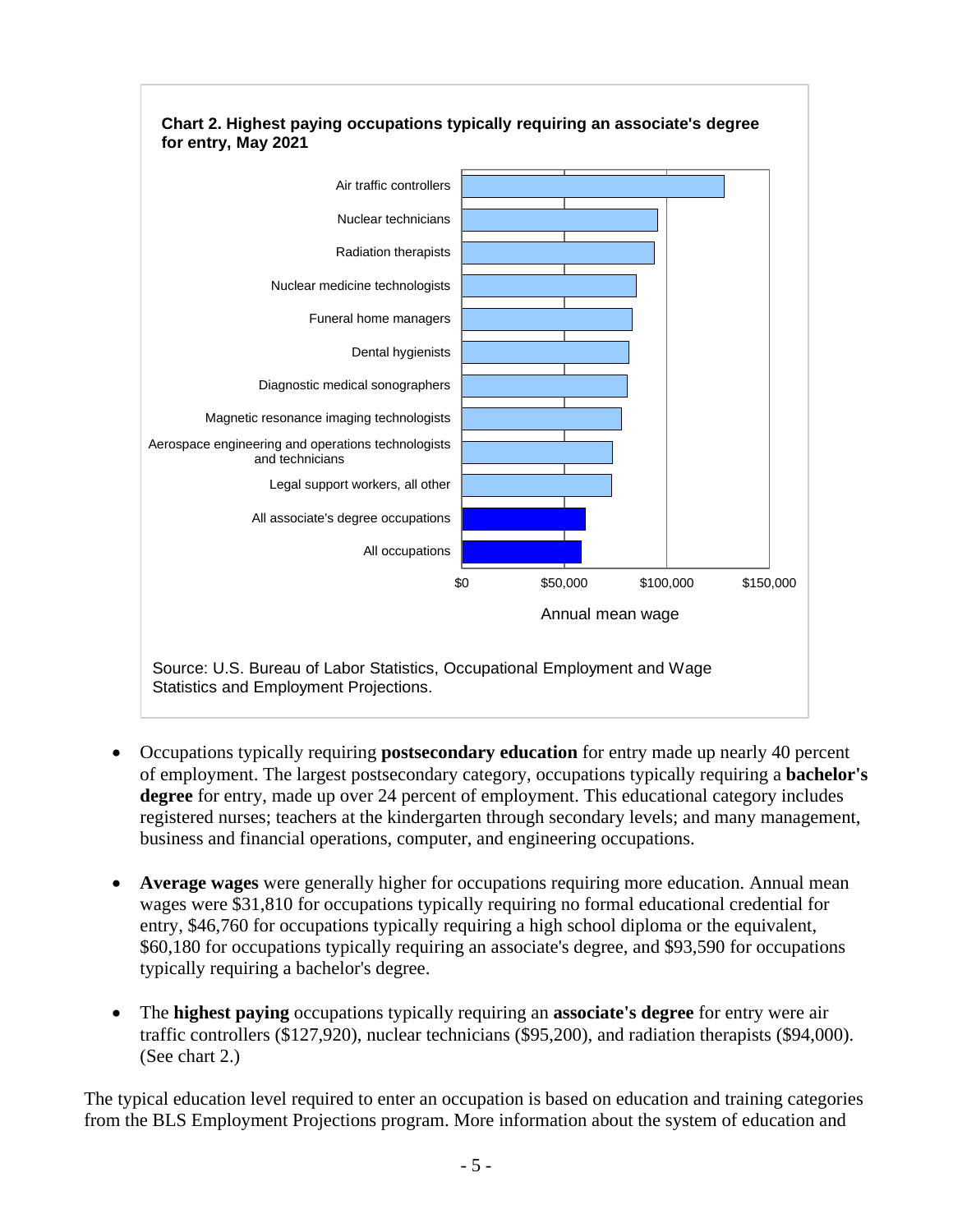

training categories is available at [www.bls.gov/emp/documentation/education/tech.htm.](https://www.bls.gov/emp/documentation/education/tech.htm) Typical entrylevel educational requirements assigned to each occupation in the May 2021 OEWS estimates are available at [www.bls.gov/oes/educ\\_list\\_2021.xlsx.](https://www.bls.gov/oes/educ_list_2021.xlsx) Additional charts are available at [www.bls.gov/oes/current/overview\\_2021.htm.](https://www.bls.gov/oes/current/overview_2021.htm)

## **Science, technology, engineering, and mathematics (STEM) occupations**

- There were nearly 9.3 million STEM jobs representing 6.6 percent of total U.S. employment.
- The six **largest** STEM occupations were related to computers and included software developers (1.4 million) and computer user support specialists (654,310). (See table 1.) The largest STEM occupations not related to computers were civil engineers (304,310) and industrial engineers (293,950).
- **Areas** with the highest employment shares of STEM occupations were California-Lexington Park, MD (24.4 percent), and San Jose-Sunnyvale-Santa Clara, CA (22.1 percent). (See chart 3.)
- **Industries** with the highest shares of STEM occupations included computer systems design and related services (62.5 percent); architectural, engineering, and related services (61.1 percent); and software publishers (57.1 percent).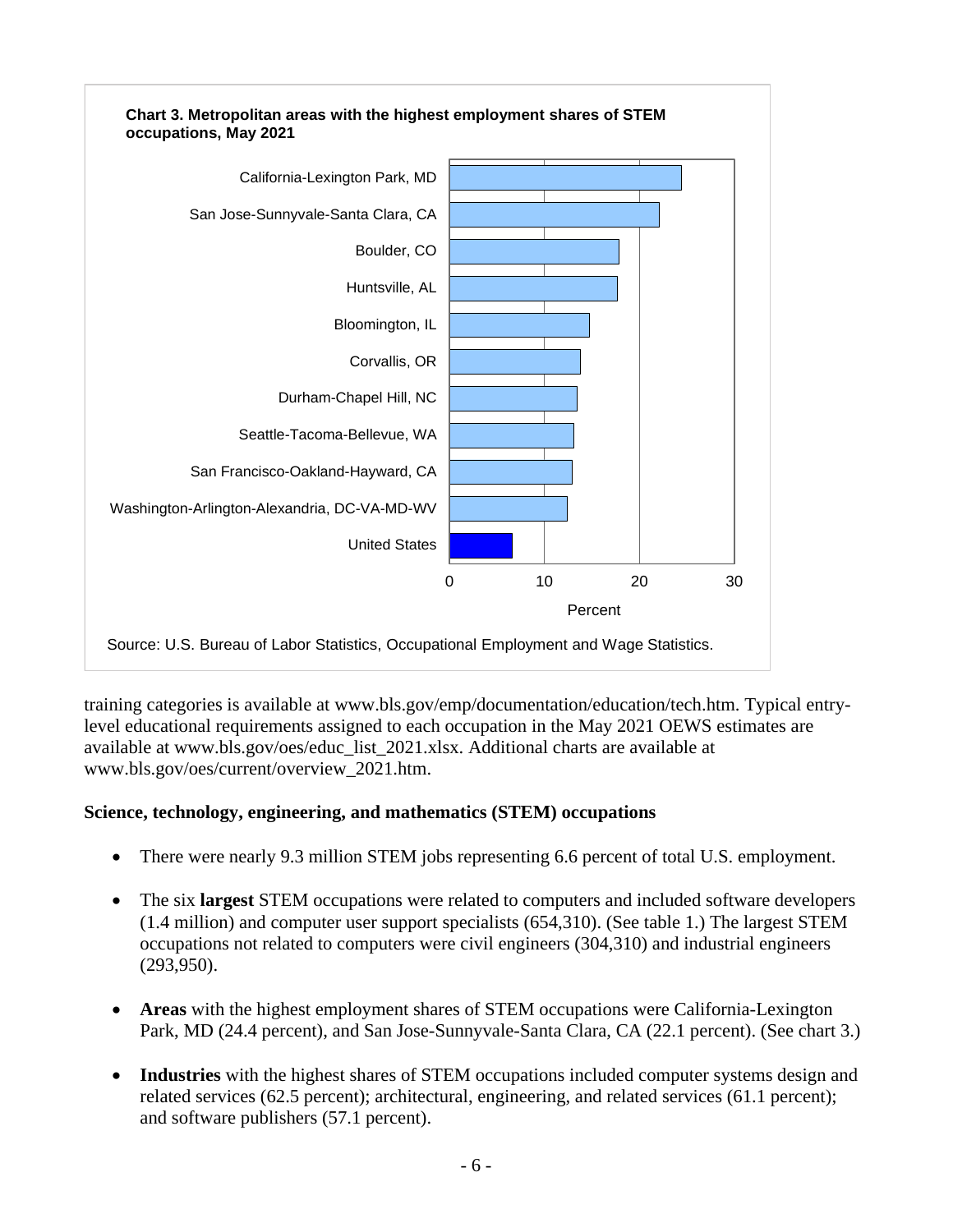- STEM occupations had an **annual mean wage** of \$100,900, compared with \$55,260 for non-STEM occupations. Ninety-two of the 105 STEM occupations had mean wages significantly above the all-occupations average of \$58,260. (See table 1.)
- The **highest paying** STEM occupations were the three STEM-related management occupations—computer and information systems managers (\$162,930), architectural and engineering managers (\$158,970), and natural sciences managers (\$156,110)—and physicists (\$151,580). (See table 1.)
- The **lowest paying** STEM occupations were forest and conservation technicians (\$43,420) and agricultural technicians (\$44,850). (See table 1.)

Occupations included in the STEM definition used for this news release are available at [www.bls.gov/oes/stem\\_list\\_2021.xlsx.](https://www.bls.gov/oes/stem_list_2021.xlsx) Additional STEM charts are available at [www.bls.gov/oes/current/overview\\_2021.htm.](https://www.bls.gov/oes/current/overview_2021.htm)

## **Changes to the Occupational Employment and Wage Statistics Methodology**

With the May 2021 estimates, the OEWS program has implemented a new estimation method. This model-based method, called MB3, has advantages over the previous estimation method, as described in the *Monthly Labor Review* article at [www.bls.gov/opub/mlr/2019/article/model-based-estimates-for-the](https://www.bls.gov/opub/mlr/2019/article/model-based-estimates-for-the-occupational-employment-statistics-program.htm)[occupational-employment-statistics-program.htm.](https://www.bls.gov/opub/mlr/2019/article/model-based-estimates-for-the-occupational-employment-statistics-program.htm) For more information, see the May 2021 Survey Methods and Reliability Statement at [www.bls.gov/oes/methods\\_21.pdf.](https://www.bls.gov/oes/methods_21.pdf) OEWS estimates for the years 2015-19 were recalculated using the new estimation method and are available as research estimates at [www.bls.gov/oes/oes-mb3-methods.htm.](https://www.bls.gov/oes/oes-mb3-methods.htm)

## **Implementing the 2018 Standard Occupational Classification (SOC) System**

The May 2021 estimates are the first OEWS estimates to be based entirely on survey data collected using the 2018 SOC. May 2021 OEWS data are available for most 2018 SOC detailed occupations. To improve data quality, the OEWS program aggregates some occupations to the SOC broad occupation level or as OEWS-specific combinations of 2018 SOC detailed occupations.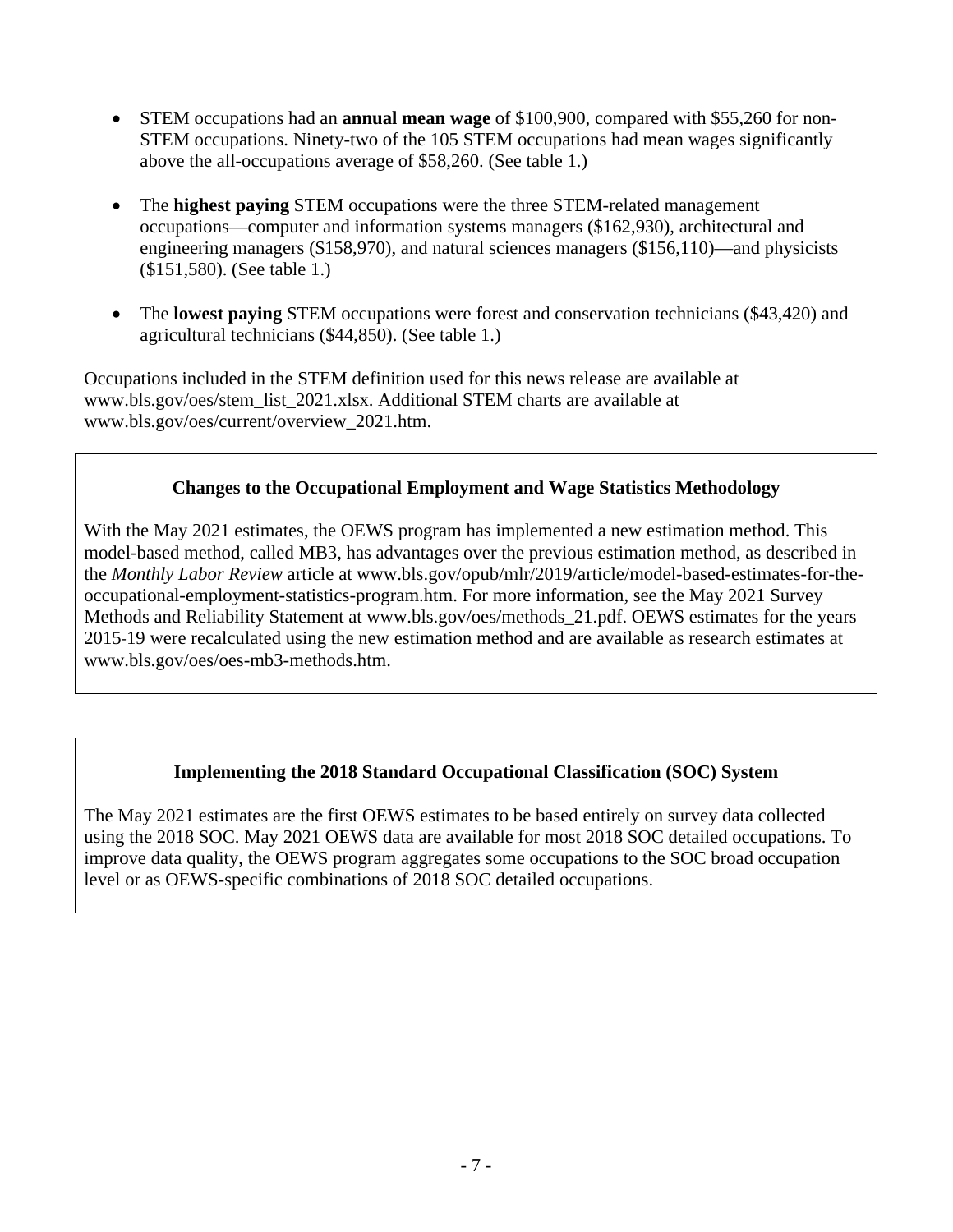# **Technical Note**

### **Scope of the survey**

The Occupational Employment and Wage Statistics (OEWS) survey is a semiannual survey measuring occupational employment and wage rates for wage and salary workers in nonfarm establishments in the United States. The OEWS data available from BLS include cross-industry occupational employment and wage estimates for the nation; over 580 areas, including states and the District of Columbia, metropolitan statistical areas (MSAs), nonmetropolitan areas, and territories; national industry-specific estimates at the NAICS sector, 3-digit, most 4-digit, and selected 5 and 6-digit industry levels; and national estimates by ownership across all industries and for schools and hospitals.

The OEWS survey is a cooperative effort between BLS and the State Workforce Agencies (SWAs). BLS funds the survey and provides the procedures and technical support, while the SWAs collect most of the data. OEWS estimates are constructed from a sample of about 1.1 million establishments. Each year, two semiannual panels of approximately 179,000 to 187,000 sampled establishments are contacted, one panel in May and the other in November. Responses are obtained by Internet or other electronic means, mail, email, telephone, or personal visit. The May 2021 estimates are based on responses from six semiannual panels collected over a 3-year period: May 2021, November 2020, May 2020, November 2019, May 2019, and November 2018. The unweighted sampled employment of 82 million across all six semiannual panels represents approximately 62 percent of total national employment. The overall national response rate for the six panels, based on the 50 states and the District of Columbia, is 67.2 percent based on establishments and 64.5 percent based on weighted sampled employment.

#### **The occupational coding system**

The May 2021 OEWS estimates contain approximately 830 occupational categories based on the Office of Management and Budget's 2018 Standard Occupational Classification (SOC) system. Together, these occupations make up 22 of the 23 SOC major occupational groups. Major group 55, Military Specific Occupations, is not included.

For more information about the SOC system, please see the BLS website at [www.bls.gov/soc/.](https://www.bls.gov/soc/)

#### **The industry coding system**

The May 2021 OEWS estimates use the 2017 North American Industry Classification System (NAICS). For more information about NAICS, see the BLS website at [www.bls.gov/bls/naics.htm.](https://www.bls.gov/bls/naics.htm)

The OEWS survey excludes the majority of the agricultural sector, with the exception of logging (NAICS 113310), support activities for crop production (NAICS 1151), and support activities for animal production (NAICS 1152). Private households (NAICS 814) also are excluded. OEWS federal government data include the U.S. Postal Service and the federal executive branch only. All other industries, including state and local government, are covered by the survey.

#### **Survey sample**

The OEWS survey draws its sample from state unemployment insurance (UI) files. Supplemental sources are used for rail transportation (NAICS 4821) and Guam because they do not report to the UI program. The OEWS survey sample is stratified by metropolitan and nonmetropolitan area, industry, and size.

To provide the most occupational coverage, larger employers are more likely to be selected than smaller employers. A census is taken of the executive branch of the federal government, the U.S. Postal Service, and state government.

### **Concepts**

*Occupational employment* is the estimate of total wage and salary employment in an occupation. The OEWS survey defines employment as the number of workers who can be classified as full- or part-time employees, including workers on paid vacations or other types of paid leave; workers on unpaid short-term absences; salaried officers, executives, and staff members of incorporated firms; employees temporarily assigned to other units; and employees for whom the reporting unit is their permanent duty station, regardless of whether that unit prepares their paycheck. The survey does not include the self-employed, owners and partners in unincorporated firms, household workers, or unpaid family workers.

*Wages* for the OEWS survey are straight-time, gross pay, exclusive of premium pay. Base rate; cost-of-living allowances; guaranteed pay; hazardous-duty pay; incentive pay, including commissions and production bonuses; and tips are included. Excluded are overtime pay, severance pay, shift differentials, nonproduction bonuses, employer cost for supplementary benefits, and tuition reimbursements.

The responding establishments are instructed to report hourly rates for part-time workers and to report annual rates for occupations that are typically paid at an annual rate but do not work 2,080 hours per year, such as teachers, pilots, and flight attendants. Other workers, such as some entertainment workers, are paid hourly rates, but generally do not work 40 hours per week, year round. For these workers, only an hourly wage is reported.

OEWS receives wage rate data for the federal government, the U.S. Postal Service, most state governments, and some local government and private sector establishments. For the remaining establishments, the OEWS survey data were placed into 12 intervals. The intervals are defined both as hourly rates and the corresponding annual rates, where the annual rate for an occupation is calculated by multiplying the hourly wage rate by a typical work year of 2,080 hours.

### **Estimation methodology**

The OEWS survey is designed to produce estimates by combining six panels of data collected over a 3-year period. Each OEWS panel contains approximately 179,000 to 187,000 establishments. The full six-panel sample of 1.1 million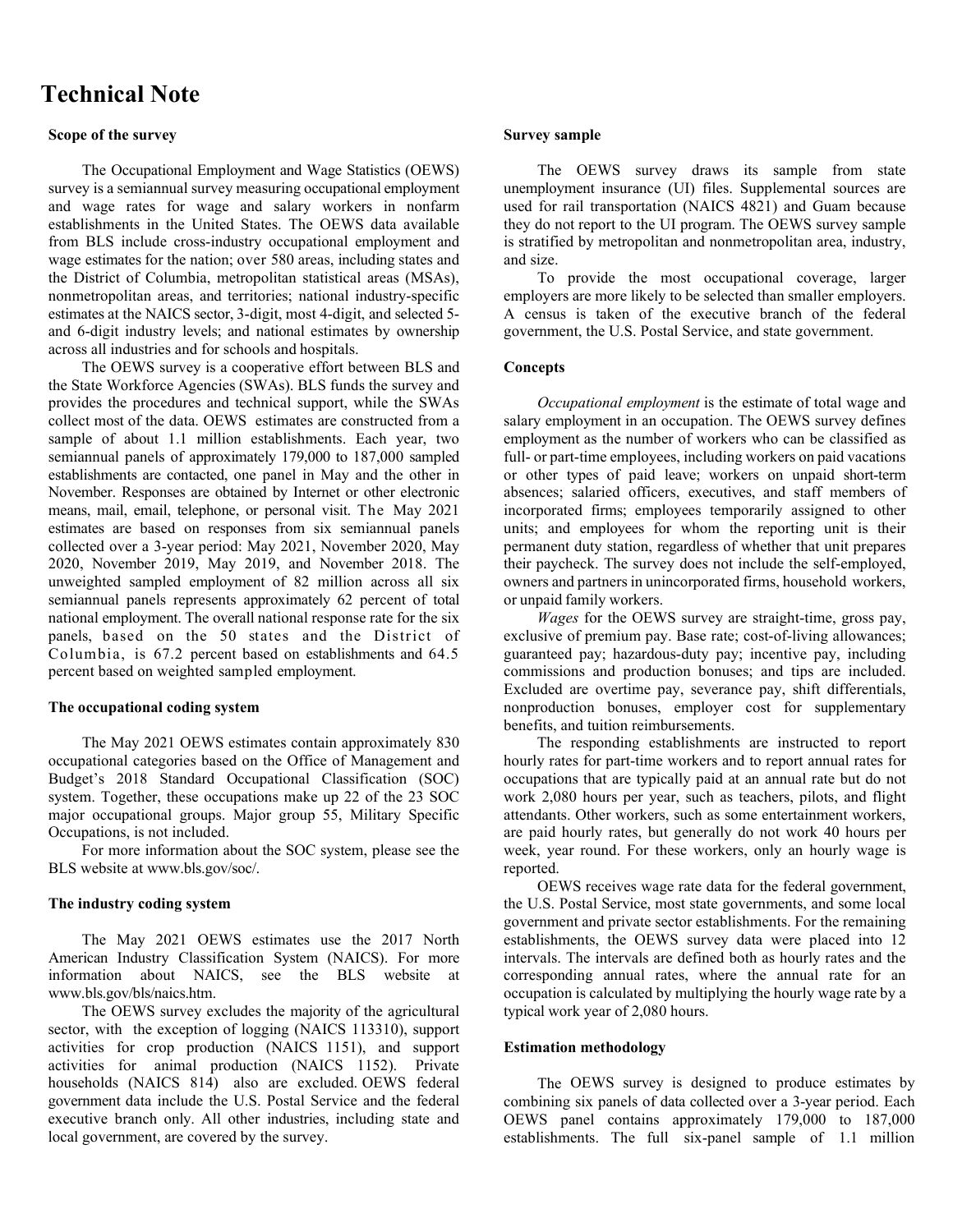establishments allows the production of estimates at detailed levels of geography, industry, and occupation.

The May 2021 estimates were produced by a model-based estimation method using three years of OEWS data (MB3). Under MB3, data provided by survey respondents are used to model occupational staffing patterns and wages for all unobserved establishments in the population, including establishments that were not sampled, sampled establishments that did not respond, and respondents that did not meet stability criteria.

A donor pool typically consisting of 10 nearest neighbor responding establishments is used to predict data for each unobserved establishment; if 10 donors are not available, then as few as 5 can be used. Donors are matched to recipients based on detailed industry, geographic area, ownership, size, and survey panel. Within a given donor pool, donors that are more similar to the unobserved establishment are given more weight in determining the modeled data.

Each establishment's population employment is set as the average of its May 2021 and November 2020 employment from the Quarterly Census of Employment and Wages, the UI database from which the OEWS sample is drawn. Using adjustment factors derived from the OEWS survey data, wages collected in earlier survey panels are adjusted to the reference date of the estimates and donor wages are adjusted for differences between donor and recipient characteristics such as geographic area and industry.

#### **Changes and special procedures in the May 2021 estimates**

With the May 2021 estimates, the OEWS program has implemented a new estimation method. This new model-based method, called MB3, has advantages over the previous estimation

method, as described in the Monthly Labor Review article at [www.bls.gov/opub/mlr/2019/article/model-based-estimates-for](https://www.bls.gov/opub/mlr/2019/article/model-based-estimates-for-the-occupational-employment-statistics-program.htm)[the-occupational-employment-statistics-program.htm.](https://www.bls.gov/opub/mlr/2019/article/model-based-estimates-for-the-occupational-employment-statistics-program.htm) For more information, see the May 2021 Survey Methods and Reliability Statement at [www.bls.gov/oes/methods\\_21.pdf.](https://www.bls.gov/oes/methods_21.pdf)

The May 2021 estimates are the first OEWS estimates based entirely on survey data collected using the 2018 SOC. The May 2019 and May 2020 estimates were based on a combination of survey data collected using the 2010 SOC and survey data collected using the 2018 SOC and used a hybrid of the two classification systems. See [www.bls.gov/soc/2018](https://www.bls.gov/soc/2018) and [www.bls.gov/oes/oes\\_ques.htm#qf10](https://www.bls.gov/oes/oes_ques.htm#qf10) for more information.

May 2021 OEWS data are available for most 2018 SOC detailed occupations. To improve data quality, the OEWS program has replaced some 2018 SOC detailed occupations with SOC broad occupations or OEWS-specific aggregations.

The May 2021 OEWS estimates use the metropolitan area definitions delineated in Office of Management and Budget (OMB) Bulletin 17-01. For more information, please see [www.bls.gov/oes/current/msa\\_def.htm.](https://www.bls.gov/oes/current/msa_def.htm)

Response rates for the May 2021 estimates were negatively affected by the difficulty of collecting data from employers during the COVID-19 pandemic. Lower response rates may negatively affect data availability and data quality.

#### **For more information**

Answers to frequently asked questions about the OEWS data are available at www.bls.gov/oes/oes ques.htm. If you are deaf, hard of hearing, or have a speech disability, please dial 7-1- 1 to access telecommunications relay services.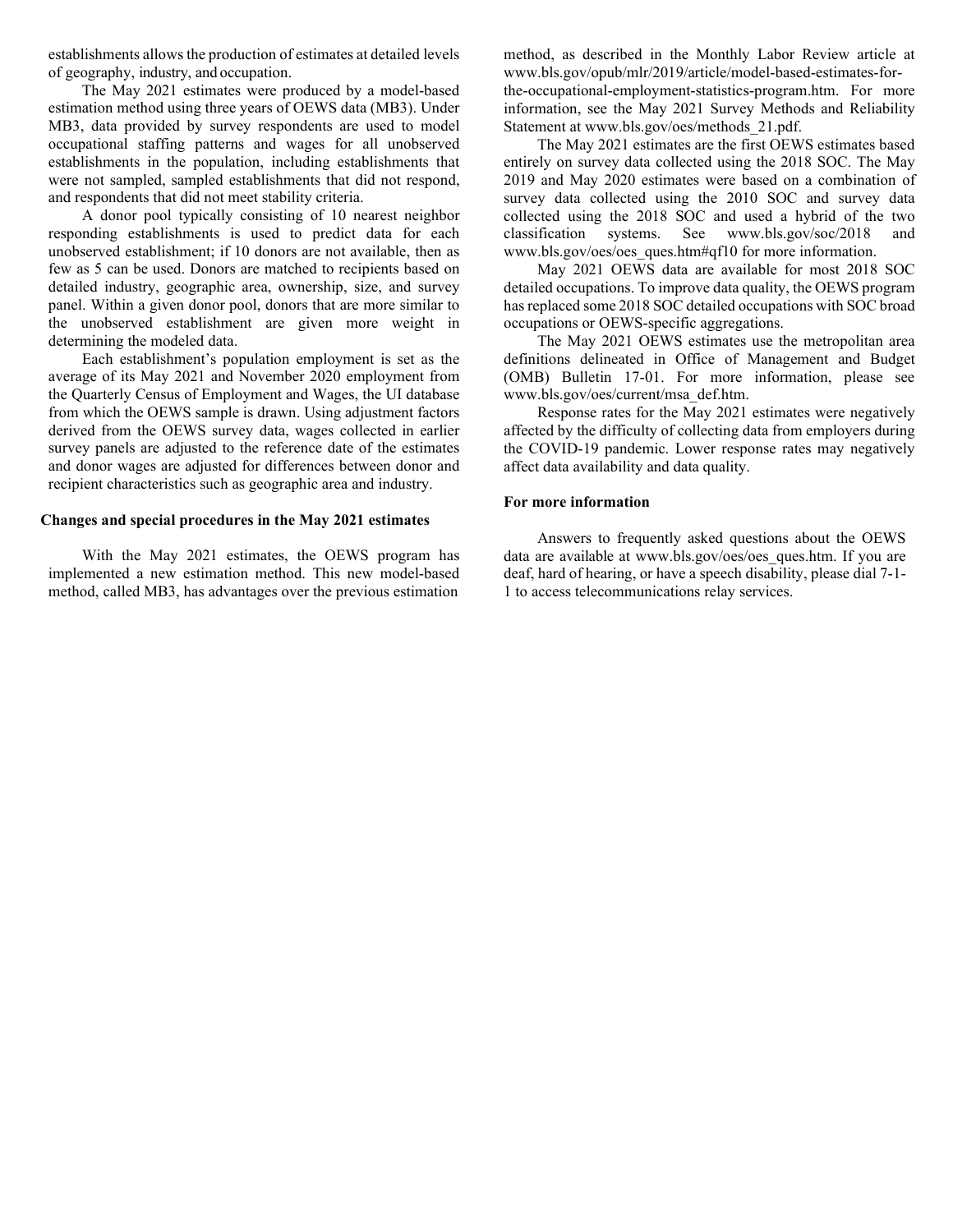|                                               |                      | Mean wages     |                     | Median          |
|-----------------------------------------------|----------------------|----------------|---------------------|-----------------|
| Occupation                                    | Employment           | Hourly         | Annual <sup>1</sup> | hourly<br>wages |
| All occupations                               | 140,886,310          | \$28.01        | \$58,260            | \$22.00         |
| <b>Management occupations</b>                 | 8,909,910            | 59.31          | 123,370             | 49.25           |
|                                               | 3,229,990            | 57.94          | 120,520             | 47.46           |
|                                               | 200,480              | 102.41         | 213,020             | 86.31           |
|                                               | 2,984,920<br>44,590  | 55.41<br>(2)   | 115,250<br>57,110   | 47.10<br>$(2)$  |
|                                               | 838,050              | 69.77          | 145,130             | 61.62           |
|                                               | 22,520               | 68.68          | 142,860             | 61.13           |
|                                               | 732,490              | 70.48          | 146,600             | 62.18           |
|                                               | 278,690              | 73.77          | 153,440             | 64.92           |
|                                               | 453,800              | 68.46          | 142,390             | 61.30           |
|                                               | 83,040               | 63.85          | 132,800             | 57.62           |
|                                               | 59,850               | 66.35          | 138,000             | 60.47           |
|                                               | 23,190               | 57.40          | 119,400             | 48.47           |
|                                               | 2,116,020<br>325,850 | 67.26<br>52.69 | 139,900<br>109,590  | 61.13<br>47.73  |
|                                               | 224,620              | 54.34          | 113,030             | 48.16           |
|                                               | 101,230              | 49.03          | 101,970             | 47.08           |
|                                               | 485,190              | 78.33          | 162,930             | 76.45           |
|                                               | 681,070              | 73.78          | 153,460             | 63.32           |
|                                               | 192,270              | 56.62          | 117.780             | 49.59           |
|                                               | 69,310               | 64.71          | 134,590             | 61.13           |
|                                               | 144,640              | 50.76          | 105,580             | 47.22           |
|                                               | 15,330               | 67.05          | 139,470             | 61.31           |
|                                               | 166,530              | 65.67          | 136,590             | 60.69           |
|                                               | 35,830<br>2.725.860  | 61.92<br>51.55 | 128,800<br>107,230  | 57.76<br>46.94  |
|                                               | 5,220                | 37.71          | 78,440              | 35.12           |
|                                               | 284,750              | 52.02          | 108,210             | 47.55           |
|                                               | 537,100              | 47.73          | 99,280              | 45.68           |
|                                               | 56,430               | 25.87          | 53,800              | 22.75           |
|                                               | 274,710              | (2)            | 102,650             | $2$             |
|                                               | 155,990              | 53.49          | 111,260             | 46.59           |
|                                               | 49,970               | 45.54          | 94,730              | 43.54           |
|                                               | 187,100              | 76.43<br>30.75 | 158,970             | 73.25<br>28.58  |
|                                               | 210,680<br>21,460    | 36.75          | 63,970<br>76,430    | 30.42           |
|                                               | 3,660                | 42.88          | 89,190              | 36.98           |
|                                               | 17,800               | 35.48          | 73,810              | 29.81           |
|                                               | 35,920               | 32.58          | 67,770              | 28.57           |
|                                               | 436,770              | 57.61          | 119,840             | 48.72           |
|                                               | 74,760               | 75.05          | 156,110             | 66.30           |
|                                               | 12,750               | 39.34          | 81,820              | 38.58           |
|                                               | 234,680<br>156,400   | 33.67<br>36.92 | 70,030<br>76,790    | 28.47<br>35.58  |
|                                               | 10,320               | 40.77          | 84,800              | 36.89           |
|                                               | 20,060               | 35.75          | 74,360              | 29.02           |
|                                               | 12,710               | 39.86          | 82.900              | 35.58           |
|                                               | 7,350                | 28.65          | 59,580              | 29.02           |
|                                               | 497,890              | 62.36          | 129,710             | 59.93           |
| Business and financial operations occupations | 9,053,790            | 39.72          | 82,610              | 36.81           |
|                                               | 6,152,960            | 38.64          | 80,380              | 36.56           |
|                                               | 12,480               | 55.97          | 116,410             | 37.70           |
|                                               | 439,020              | 34.88          | 72,540              | 30.51           |
|                                               | 289,580              | 34.06          | 70,850              | 31.11           |
|                                               | 278,140<br>11,430    | 34.11<br>32.78 | 70,960<br>68,180    | 31.29<br>30.13  |
|                                               | 334,340              | 36.45          | 75,810              | 34.45           |
|                                               | 208.950              | 35.45          | 73.740              | 31.33           |
|                                               | 805,080              | 34.24          | 71,210              | 30.04           |
|                                               | 740,830              | 34.00          | 70,720              | 29.95           |
|                                               | 440                  | 26.16          | 54,400              | 22.97           |
|                                               | 63,810               | 37.05          | 77,070              | 37.03           |
|                                               | 933,180              | 45.45          | 94,530              | 39.43           |
|                                               | 189,320<br>743,860   | 38.09<br>47.32 | 79,230<br>98,420    | 37.03<br>45.43  |
|                                               | 768,450              | 48.33          | 100,530             | 44.71           |
|                                               | 98,150               | 27.81          | 57,850              | 23.79           |
|                                               | 82,080               | 31.19          | 64,870              | 29.17           |
|                                               | 87,750               | 35.49          | 73,810              | 30.83           |
|                                               | 336,030              | 32.51          | 67,620              | 29.60           |
|                                               | 727,540              | 36.58          | 76,080              | 30.73           |
|                                               | 1,030,330            | 38.10          | 79,240              | 35.90           |
|                                               | 2,900,840            | 41.99<br>40.37 | 87,350<br>83,980    | 37.16<br>37.14  |
|                                               | 1,318,550            |                |                     |                 |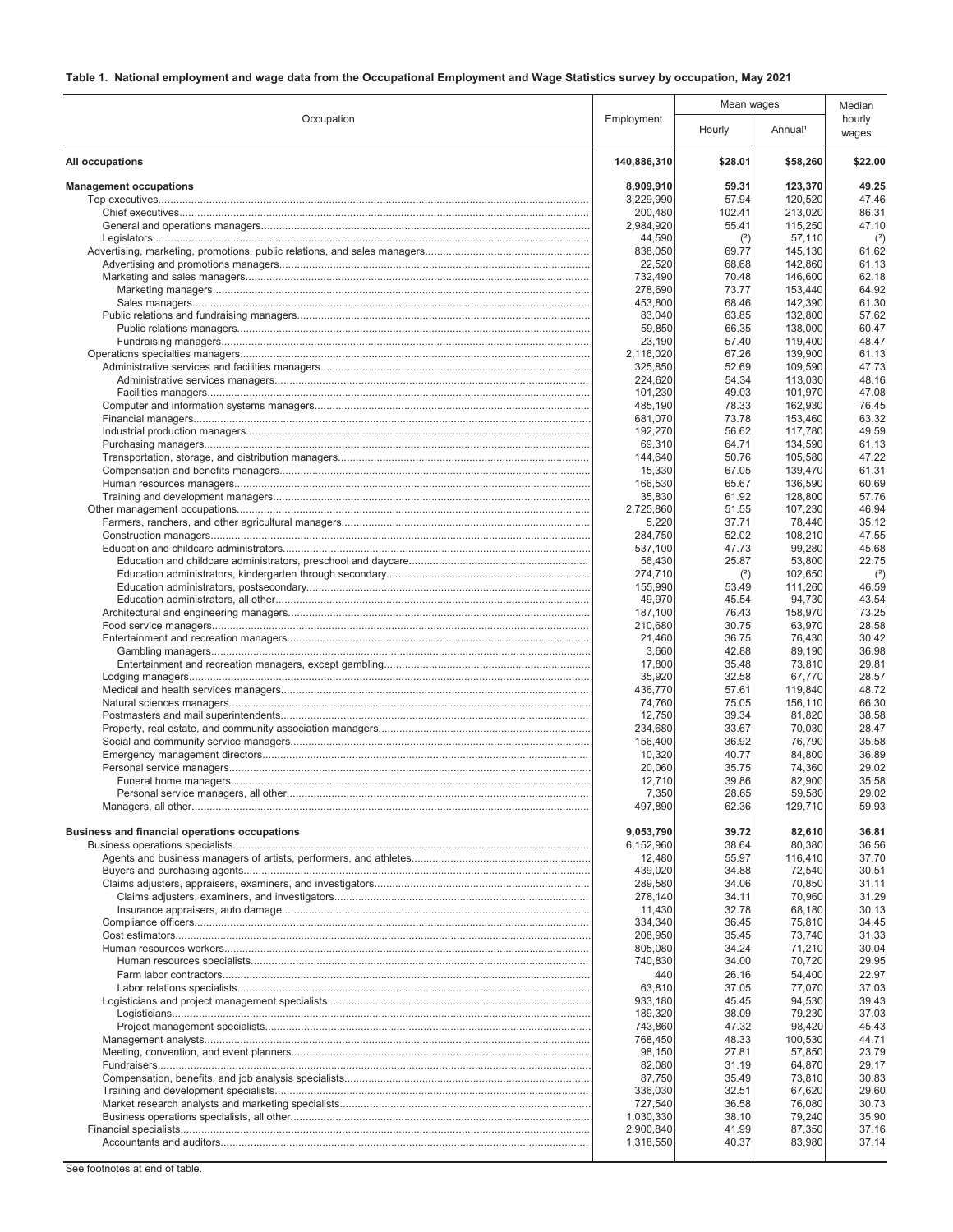|                                                           |                      | Mean wages     |                     | Median          |
|-----------------------------------------------------------|----------------------|----------------|---------------------|-----------------|
| Occupation                                                | Employment           | Hourly         | Annual <sup>1</sup> | hourly<br>wages |
| Business and financial operations occupations (Continued) |                      |                |                     |                 |
|                                                           | 58,340               | \$33.68        | \$70,050            | \$29.49         |
|                                                           | 47,440               | 40.50          | 84,240              | 38.43           |
|                                                           | 68,770               | 42.32          | 88,030              | 37.23           |
|                                                           | 716,930<br>291,880   | 51.13<br>49.53 | 106,340<br>103,020  | 39.29<br>44.03  |
|                                                           | 263,030              | 57.67          | 119,960             | 45.27           |
|                                                           | 107,690              | 38.43          | 79,940              | 36.73           |
|                                                           | 54,320               | 53.18          | 110,610             | 48.08           |
|                                                           | 60,750               | 46.24          | 96,180              | 39.14           |
|                                                           | 371,400              | 37.52          | 78,040              | 29.82           |
|                                                           | 31,230<br>340,170    | 24.25<br>38.74 | 50,430<br>80,570    | 22.87<br>30.47  |
|                                                           | 135,460              | 26.80          | 55,750              | 23.51           |
|                                                           | 52,270               | 30.38          | 63,200              | 27.30           |
|                                                           | 83,190               | 24.56          | 51,080              | 22.26           |
|                                                           | 123,200              | 38.64          | 80,370              | 35.21           |
| <b>Computer and mathematical occupations</b>              | 4,654,750            | 48.01          | 99,860              | 46.90           |
|                                                           | 4,389,910<br>662,370 | 47.89<br>50.40 | 99,620<br>104,840   | 46.84<br>47.92  |
|                                                           | 505,150              | 49.14          | 102,210             | 47.73           |
|                                                           | 157,220              | 54.46          | 113,270             | 49.33           |
|                                                           | 30,840               | 68.58          | 142,650             | 63.22           |
|                                                           | 830,510              | 29.11          | 60,550              | 27.84           |
|                                                           | 176,200              | 34.30          | 71,350              | 30.17           |
|                                                           | 654,310              | 27.72          | 57,650              | 23.93           |
|                                                           | 621,900<br>168.830   | 49.25<br>58.01 | 102,440<br>120.650  | 47.44<br>57.94  |
|                                                           | 85,870               | 46.42          | 96,550              | 46.50           |
|                                                           | 50,440               | 58.58          | 121,840             | 59.34           |
|                                                           | 316,760              | 43.87          | 91,250              | 38.75           |
|                                                           | 1,874,100            | 54.68          | 113,720             | 49.49           |
|                                                           | 152,610<br>1,364,180 | 46.46<br>58.17 | 96,650<br>120,990   | 44.71<br>58.05  |
|                                                           | 190,120              | 46.97          | 97,710              | 47.22           |
|                                                           | 84,820               | 39.09          | 81,320              | 37.03           |
|                                                           | 82,380               | 45.90          | 95,460              | 38.41           |
|                                                           | 370,190              | 47.20          | 98,180              | 45.80           |
|                                                           | 264,840              | 49.90          | 103,800             | 47.44           |
|                                                           | 23,040<br>1,770      | 60.24<br>54.05 | 125,300<br>112,430  | 50.91<br>51.97  |
|                                                           | 98,700               | 46.07          | 95,830              | 39.59           |
|                                                           | 31,370               | 47.81          | 99,450              | 45.95           |
|                                                           | 105,980              | 52.24          | 108,660             | 48.52           |
|                                                           | 3,970                | 37.48          | 77,960              | 30.03           |
| Architecture and engineering occupations                  | 2,436,520            | 44.10          | 91.740              | 38.39           |
|                                                           | 176,840              | 39.85          | 82,880              | 37.34           |
|                                                           | 117,830<br>100,400   | 42.98<br>44.19 | 89,400<br>91,900    | 38.16<br>38.55  |
|                                                           | 17,430               | 36.05          | 74,980              | 32.67           |
|                                                           | 59,000               | 33.59          | 69,870              | 29.78           |
|                                                           | 12,610               | 35.34          | 73,510              | 33.12           |
|                                                           | 46,390               | 33.12          | 68,880              | 29.62           |
|                                                           | 1,631,080<br>56.640  | 50.00          | 104,000<br>122,970  | 47.62           |
|                                                           | 1,120                | 59.12<br>41.99 | 87,350              | 58.78<br>39.73  |
|                                                           | 17,190               | 48.57          | 101,020             | 46.83           |
|                                                           | 24,180               | 58.58          | 121,840             | 50.75           |
|                                                           | 304,310              | 45.91          | 95,490              | 42.33           |
|                                                           | 73,750               | 65.50          | 136,230             | 61.62           |
|                                                           | 293,190<br>186,020   | 53.21<br>51.87 | 110,670<br>107,890  | 48.93<br>48.28  |
|                                                           | 107,170              | 55.53          | 115,490             | 50.39           |
|                                                           | 42,660               | 48.18          | 100,220             | 46.55           |
|                                                           | 316,820              | 45.92          | 95,520              | 45.82           |
|                                                           | 22,870               | 47.93          | 99,700              | 47.62           |
|                                                           | 293,950              | 45.77          | 95,200              | 45.82           |
|                                                           | 7,380<br>21,530      | 47.03<br>49.02 | 97,820<br>101,950   | 44.89<br>47.26  |
|                                                           | 278,240              | 46.64          | 97,000              | 45.82           |
|                                                           | 7,370                | 48.29          | 100,450             | 46.68           |
|                                                           | 12,670               | 58.54          | 121,760             | 57.87           |
|                                                           | 22,100               | 70.06          | 145,720             | 62.91           |
|                                                           | 151,940              | 51.83          | 107,800             | 48.38           |
|                                                           | 628,600<br>185,200   | 30.01<br>29.66 | 62,420<br>61,680    | 28.99<br>28.99  |
|                                                           |                      |                |                     |                 |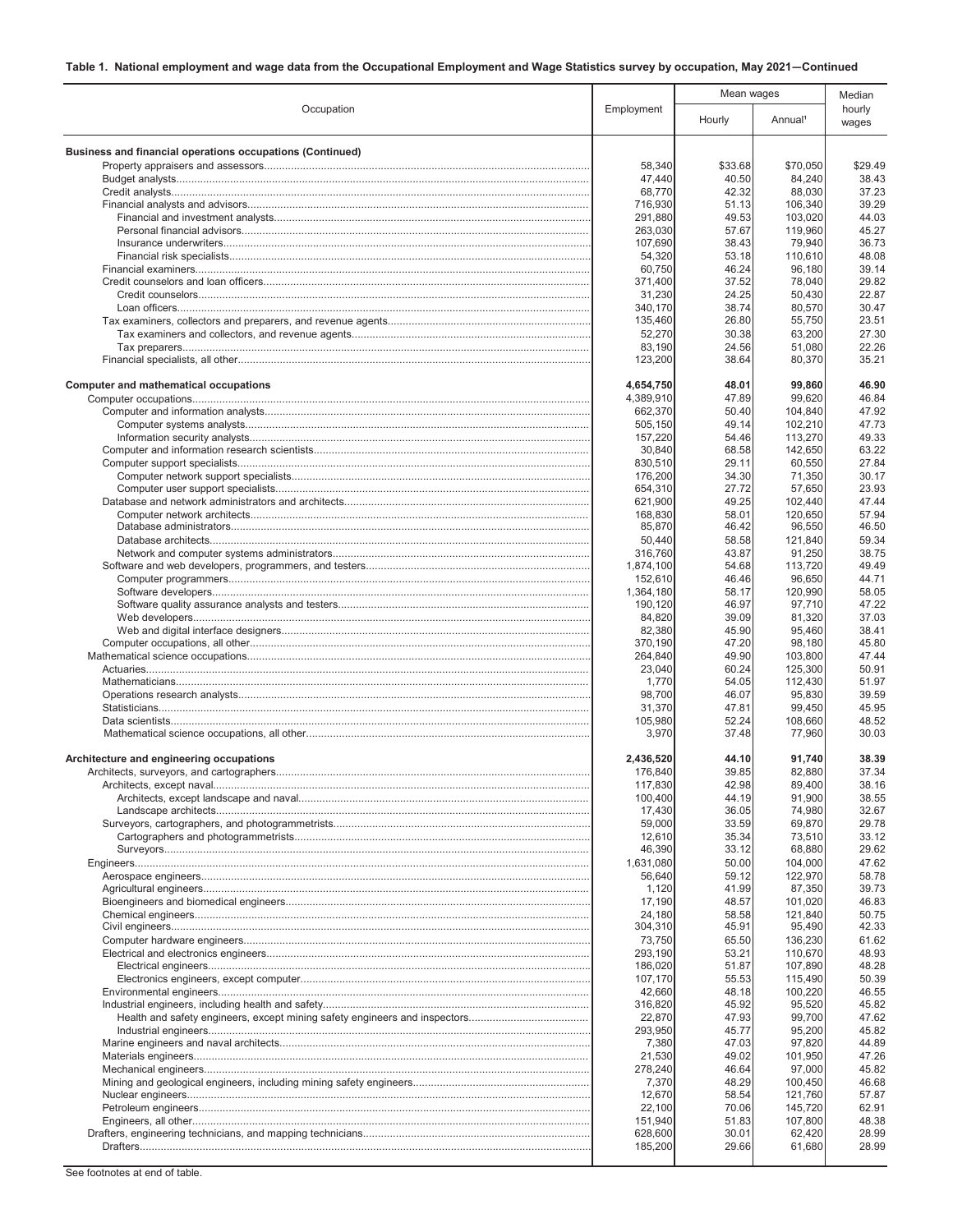|                                                      |                   | Mean wages     |                     | Median          |
|------------------------------------------------------|-------------------|----------------|---------------------|-----------------|
| Occupation                                           | Employment        | Hourly         | Annual <sup>1</sup> | hourly<br>wages |
| Architecture and engineering occupations (Continued) |                   |                |                     |                 |
|                                                      | 101,310           | \$29.14        | \$60,620            | \$29.01         |
|                                                      | 20,830            | 32.26          | 67,090              | 29.57           |
|                                                      | 47,760            | 30.12          | 62,650              | 28.94           |
|                                                      | 15,300            | 28.04          | 58,330              | 26.08           |
|                                                      | 387,330           | 31.06          | 64,600              | 29.18           |
|                                                      | 10,900            | 35.34          | 73,510              | 35.37           |
|                                                      | 64,170            | 27.89          | 58,000              | 28.04           |
|                                                      | 101,450           | 33.21          | 69,070              | 30.60           |
|                                                      | 11,590            | 30.71<br>27.21 | 63,880              | 29.02<br>23.27  |
|                                                      | 14,910<br>62,030  | 29.44          | 56,590<br>61,230    | 28.95           |
|                                                      | 40,180            | 30.47          | 63,390              | 29.07           |
|                                                      | 8,500             | 30.19          | 62,800              | 29.01           |
|                                                      | 73,600            | 32.83          | 68,290              | 29.78           |
|                                                      | 56,070            | 23.95          | 49,810              | 22.55           |
| Life, physical, and social science occupations       | 1,273,640         | 38.81          | 80,730              | 34.97           |
|                                                      | 304,980           | 44.80          | 93,190              | 38.53           |
|                                                      | 31,920            | 38.45          | 79,970              | 35.66           |
|                                                      | 2,790             | 38.65          | 80,390              | 31.29           |
|                                                      | 13,510            | 40.46          | 84,150              | 37.66           |
|                                                      | 15,610            | 36.68          | 76,290              | 32.09           |
|                                                      | 117.460           | 45.18          | 93,970              | 39.75           |
|                                                      | 35,050            | 54.55          | 113,460             | 49.17           |
|                                                      | 19,430            | 42.22          | 87,820              | 38.11           |
|                                                      | 15,930            | 33.80          | 70,300              | 31.08           |
|                                                      | 47,050            | 43.27          | 90,010              | 39.68           |
|                                                      | 32,040            | 32.73<br>32.81 | 68,080              | 30.65<br>30.65  |
|                                                      | 22,550<br>9,500   | 32.56          | 68,230<br>67,710    | 30.82           |
|                                                      | 116,740           | 49.44          | 102,830             | 43.58           |
|                                                      | 8,180             | 41.70          | 86,740              | 37.90           |
|                                                      | 108,550           | 50.02          | 104,050             | 45.82           |
|                                                      | 6,820             | 45.40          | 94,430              | 39.18           |
|                                                      | 244,340           | 46.32          | 96,340              | 39.47           |
|                                                      | 21,950            | 72.36          | 150,510             | 70.89           |
|                                                      | 1,930             | 67.02          | 139,410             | 61.62           |
|                                                      | 20,020            | 72.88          | 151,580             | 73.29           |
|                                                      | 8,520             | 46.58          | 96,880              | 45.47           |
|                                                      | 87,290            | 43.43          | 90,330              | 38.34           |
|                                                      | 80,600            | 42.85          | 89,130              | 38.19           |
|                                                      | 6,690             | 50.38          | 104.790             | 48.12           |
|                                                      | 106,910           | 41.82          | 86,980              | 37.66           |
|                                                      | 76,890            | 39.06          | 81,240              | 36.79           |
|                                                      | 23,620<br>6,390   | 49.78<br>45.57 | 103,550<br>94,780   | 40.23<br>40.40  |
|                                                      | 19,680            | 54.43          | 113,220             | 50.05           |
|                                                      | 246,680           | 43.66          | 90,810              | 38.89           |
|                                                      | 15,640            | 58.09          | 120,830             | 50.79           |
|                                                      | 8,850             | 31.10          | 64,690              | 28.72           |
|                                                      | 129,620           | 44.28          | 92,100              | 38.96           |
|                                                      | 610               | 54.48          | 113,320             | 50.63           |
|                                                      | 58,100            | 47.90          | 99,640              | 39.67           |
|                                                      | 57,110            | 39.80          | 82,770              | 37.88           |
|                                                      | 13,800            | 47.12          | 98,010              | 49.47           |
|                                                      | 2,640             | 46.28          | 96,260              | 44.67           |
|                                                      | 38,940            | 39.09          | 81.310              | 37.74           |
|                                                      | 50,990            | 43.19          | 89,840              | 39.61           |
|                                                      | 6,650             | 32.12          | 66,800              | 29.76           |
|                                                      | 1,440             | 41.70          | 86,740              | 40.97           |
|                                                      | 2,910             | 34.68          | 72,130              | 30.74           |
|                                                      | 5,650             | 57.90          | 120,430             | 58.90           |
|                                                      | 34,330            | 43.70          | 90,900              | 40.59           |
|                                                      | 349,540<br>25,090 | 25.91<br>22.23 | 53,890<br>46,240    | 23.25<br>21.49  |
|                                                      | 13,560            | 21.56          | 44,850              | 19.44           |
|                                                      | 11,530            | 23.01          | 47,870              | 22.40           |
|                                                      | 76,150            | 24.89          | 51,770              | 23.15           |
|                                                      | 57,690            | 26.46          | 55,040              | 23.56           |
|                                                      | 46,860            | 25.88          | 53,830              | 23.01           |
|                                                      | 34,110            | 24.30          | 50,550              | 22.78           |
|                                                      | 9,210             | 28.40          | 59,080              | 23.23           |
|                                                      | 3,550             | 34.50          | 71,760              | 29.94           |
|                                                      | 5,360             | 45.77          | 95,200              | 47.76           |
|                                                      | 28,690            | 27.13          | 56,430              | 23.90           |
|                                                      | 30,440            | 20.87          | 43,420              | 18.89           |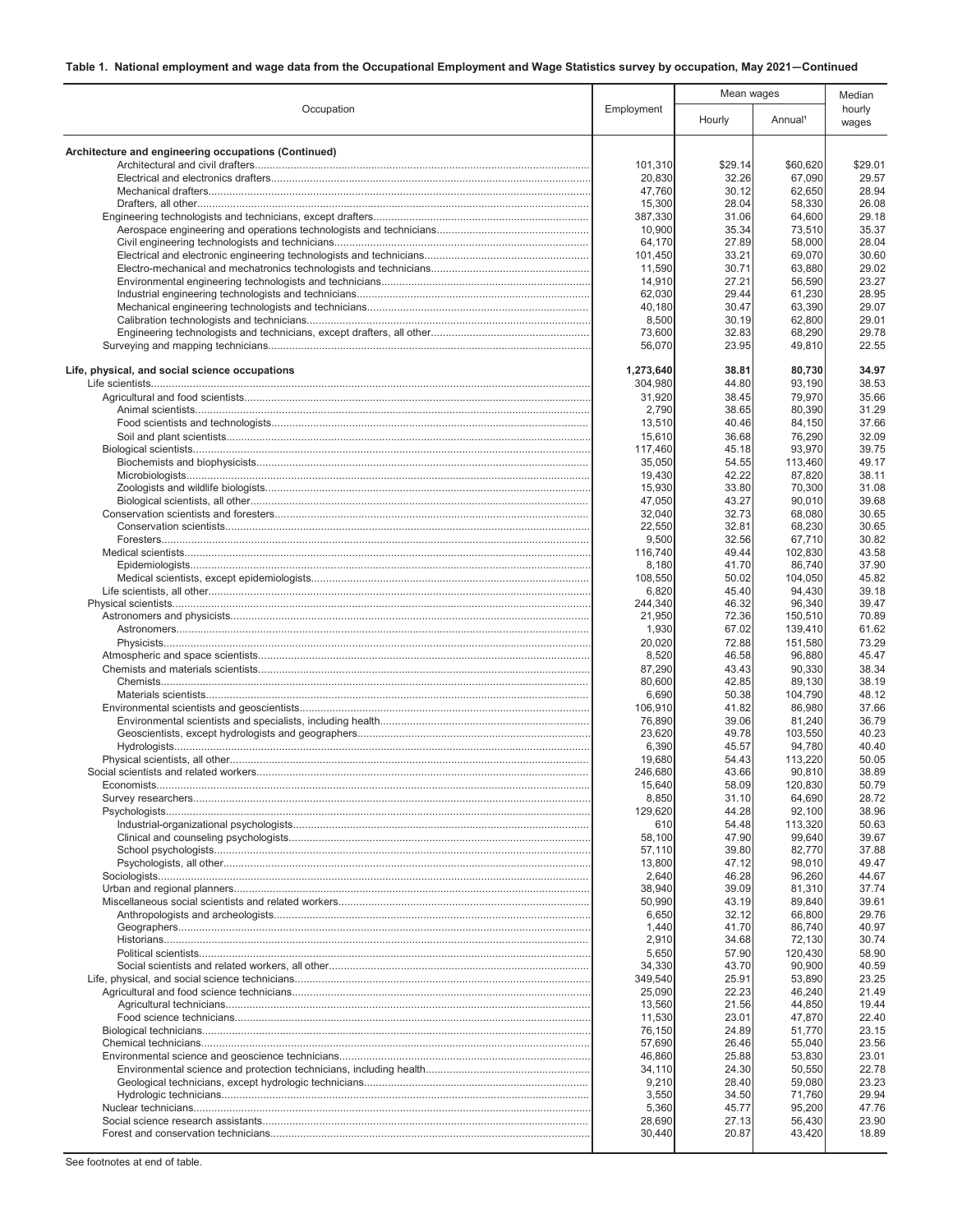|                                                            |                      | Mean wages     |                     | Median          |
|------------------------------------------------------------|----------------------|----------------|---------------------|-----------------|
| Occupation                                                 | Employment           | Hourly         | Annual <sup>1</sup> | hourly<br>wages |
| Life, physical, and social science occupations (Continued) |                      |                |                     |                 |
|                                                            | 79,250               | \$27.83        | \$57,880            | \$24.21         |
|                                                            | 17,020               | 32.14          | 66,850              | 29.78           |
|                                                            | 62,230               | 26.65          | 55,420              | 23.57           |
|                                                            | 128,090              | 36.13          | 75,150              | 36.00           |
|                                                            | 128,090              | 36.13          | 75,150              | 36.00           |
|                                                            | 106,340              | 37.86          | 78,740              | 37.29           |
|                                                            | 21,750               | 27.67          | 57,560              | 24.58           |
| Community and social service occupations                   | 2,239,680            | 25.94          | 53,960              | 23.28           |
|                                                            | 2,157,410            | 25.94          | 53,950              | 23.27           |
|                                                            | 781,830              | 27.12          | 56,410              | 23.73           |
|                                                            | 296,370<br>54,800    | 30.33<br>28.69 | 63,090<br>59,660    | 29.09<br>23.98  |
|                                                            | 90,310               | 21.51          | 44,740              | 18.54           |
|                                                            | 310,880              | 25.72          | 53,490              | 23.33           |
|                                                            | 29,480               | 23.91          | 49,730              | 21.71           |
|                                                            | 677,440              | 27.83          | 57,880              | 24.23           |
|                                                            | 340,050              | 26.39          | 54,880              | 23.63           |
|                                                            | 173,860              | 29.96          | 62,310              | 29.25           |
|                                                            | 113,810<br>49,730    | 27.79<br>30.29 | 57,800<br>63,010    | 23.62<br>29.42  |
|                                                            | 698,130              | 22.78          | 47,380              | 20.43           |
|                                                            | 55,830               | 31.22          | 64,930              | 29.13           |
|                                                            | 92,140               | 30.43          | 63,290              | 28.97           |
|                                                            | 398,380              | 19.45          | 40,460              | 18.08           |
|                                                            | 61,010               | 22.97          | 47,780              | 22.40           |
|                                                            | 90,770               | 24.28          | 50,510              | 22.78           |
|                                                            | 82,280               | 26.13          | 54,340              | 23.35           |
|                                                            | 50,790               | 27.51          | 57,230              | 23.90           |
|                                                            | 21,000<br>10,490     | 25.42<br>20.81 | 52,880<br>43,290    | 22.59<br>18.03  |
|                                                            |                      |                |                     |                 |
| <b>Legal occupations</b>                                   | 1,178,140<br>744,760 | 54.38<br>69.46 | 113,100<br>144,470  | 39.63<br>61.32  |
|                                                            | 695,810              | 70.30          | 146,220             | 61.39           |
|                                                            | 681,010              | 71.17          | 148,030             | 61.54           |
|                                                            | 14,800               | 30.16          | 62,730              | 24.40           |
|                                                            | 48,950               | 57.54          | 119,690             | 53.15           |
|                                                            | 13,840               | 50.08          | 104,160             | 49.30           |
|                                                            | 7,320                | 29.98          | 62,350              | 23.76           |
|                                                            | 27,790<br>433,380    | 68.52<br>28.46 | 142,520<br>59,190   | 71.17<br>26.38  |
|                                                            | 336,250              | 28.04          | 58,330              | 27.03           |
|                                                            | 97,130               | 29.89          | 62,170              | 24.78           |
|                                                            | 51,040               | 25.19          | 52,390              | 22.74           |
|                                                            | 46,090               | 35.10          | 73,000              | 28.75           |
| <b>Educational instruction and library occupations</b>     | 8,191,930            | 29.88          | 62,140              | 27.51           |
|                                                            | 1,340,560            |                | 95,200              | (2)             |
|                                                            | 79,640               | (2)            | 105,720             | $(2)$           |
|                                                            | 81,740               | (2)            | 88,730              | $2$             |
|                                                            | 37,600<br>44,140     | (2)<br>(2)     | 89,610<br>87,980    | $(2)$           |
|                                                            | 41,380               | (2)            | 113,150             | $(2)$<br>$2$    |
|                                                            | 5,950                | (2)            | 98.600              | $2$             |
|                                                            | 35,440               | (2)            | 115,590             | $(2)$           |
|                                                            | 57,440               | (2)            | 98,430              | (2)             |
|                                                            | 8,570                | (2)            | 97,520              | $(2)$           |
|                                                            | 47,690               | (2)            | 98,710              | $(2)$           |
|                                                            | 1,180                | (2)            | 93,510              | $2$             |
|                                                            | 48,420<br>10,250     | (2)            | 97,110<br>102,840   | $(2)$<br>(2)    |
|                                                            | 20,260               | (2)            | 94,060              | $2$             |
|                                                            | 5,440                |                | 92,210              | $(2)$           |
|                                                            | 12,460               | (2)            | 99,480              | $2$             |
|                                                            | 108,100              |                | 94,340              | $2$             |
|                                                            | 5,010                | (2)            | 102,110             | $(2)$           |
|                                                            | 9,040                |                | 91,680              | (2)             |
|                                                            | 11,790               |                | 124,090             | $(2)$           |
|                                                            | 3,440                |                | 88,150              | (2)             |
|                                                            | 14,060<br>36,060     | (2)<br>(2)     | 98,980<br>88,390    | $(2)$           |
|                                                            | 12,550               | (2)            | 87,850              | $(2)$<br>$(2)$  |
|                                                            | 16,140               | (2)            | 87,320              | $(2)$           |
|                                                            | 259,890              | (2)            | 119,880             | (2)             |
|                                                            | 191,830              | (2)            | 133,310             | $2$             |
|                                                            |                      |                |                     |                 |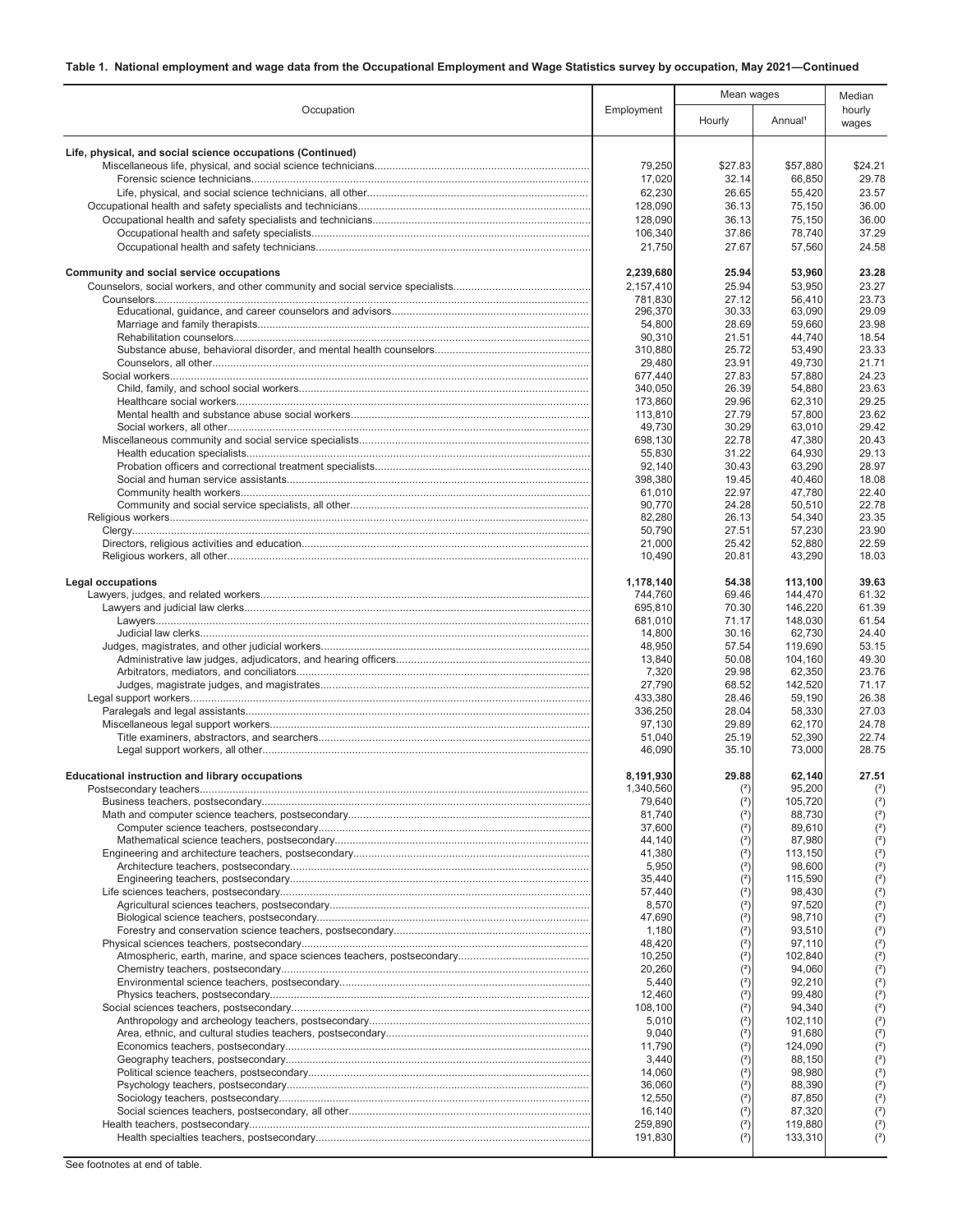|                                                                                                |                      | Mean wages     |                     | Median          |
|------------------------------------------------------------------------------------------------|----------------------|----------------|---------------------|-----------------|
| Occupation                                                                                     | Employment           | Hourly         | Annual <sup>1</sup> | hourly<br>wages |
| <b>Educational instruction and library occupations (Continued)</b>                             |                      |                |                     |                 |
|                                                                                                | 68,060               | (2)            | \$82,040            | (2)             |
|                                                                                                | 63,100               | (2)            | 77,260              | (2)             |
|                                                                                                | 58,780               | (2)            | 76,990              | (2)             |
|                                                                                                | 4,330                | (2)            | 80,850              | (2)             |
|                                                                                                | 40,170               | $2$            | 97,720              | (2)             |
|                                                                                                | 13,790<br>14,110     | $2$<br>$2$     | 81,730<br>130,820   | (2)<br>(2)      |
|                                                                                                | 12,280               | (2)            | 77,650              | (2)             |
|                                                                                                | 239,610              | (2)            | 85,110              | (2)             |
|                                                                                                | 94,720               | (2)            | 86,240              | (2)             |
|                                                                                                | 27,330               | (2)            | 84,580              | (2)             |
|                                                                                                | 58,480<br>19,640     | (2)<br>(2)     | 82,680<br>82,990    | (2)<br>(2)      |
|                                                                                                | 18,590               | (2)            | 86,460              | (2)             |
|                                                                                                | 20,850               | (2)            | 88,260              | (2)             |
|                                                                                                | 321,050              | (2)            | 82,100              | (2)             |
|                                                                                                | 2,730<br>13,860      | (2)<br>(2)     | 93,230<br>79,080    | (2)<br>(2)      |
|                                                                                                | 105.440              | 30.35          | 63.130              | 28.77           |
|                                                                                                | 199,020              | (2)            | 92,200              | $(2)$           |
|                                                                                                | 4,021,070            | (2)            | 64,870              | $(2)$           |
|                                                                                                | 512,400<br>391,670   | 20.70<br>17.53 | 43,060<br>36,460    | 17.65<br>14.52  |
|                                                                                                | 120,730              | $(2)$          | 64,490              | $(2)$           |
|                                                                                                | 1,933,120            | $(2)$          | 67,030              | (2)             |
|                                                                                                | 1,329,280            | (2)            | 67,080              | (2)             |
|                                                                                                | 592,000              | (2)            | 66,880              | (2)             |
|                                                                                                | 11,840<br>1,104,600  | (2)<br>(2)     | 69,410<br>69,490    | (2)<br>(2)      |
|                                                                                                | 1,020,240            | (2)            | 69,530              | (2)             |
|                                                                                                | 84,360               | (2)            | 68,960              | (2)             |
|                                                                                                | 470,960              | (2)            | 68,880              | (2)             |
|                                                                                                | 21,130<br>187,070    | (2)<br>(2)     | 71,970<br>67,090    | (2)<br>(2)      |
|                                                                                                | 79,070               | (2)            | 68,860              | $2$             |
|                                                                                                | 145,690              | (2)            | 70,100              | (2)             |
|                                                                                                | 38,000               | (2)            | 71,330              | (2)             |
|                                                                                                | 941,530              | 22.35<br>29.16 | 46,490              | 17.94<br>28.71  |
| Adult basic education, adult secondary education, and English as a second language instructors | 38,260<br>216,910    | 23.67          | 60,650<br>49,230    | 20.95           |
|                                                                                                | 374,620              | 18.47          | 38,410              | 14.47           |
|                                                                                                | 147,100              | 20.09          | 41,780              | 17.53           |
|                                                                                                | 164,650<br>228,900   | (2)<br>26.69   | 62,200<br>55,520    | $(2)$<br>23.59  |
|                                                                                                | 28.110               | 28.28          | 58,830              | 24.09           |
|                                                                                                | 6,120                | 29.75          | 61,880              | 28.87           |
|                                                                                                | 11.030               | 30.71          | 63,880              | 28.90           |
| Museum technicians and conservators.                                                           | 10,960<br>127,790    | 25.02<br>30.86 | 52,030<br>64,180    | 22.90<br>29.42  |
|                                                                                                | 73,000               | 18.79          | 39,070              | 17.78           |
|                                                                                                | 1,659,870            | (2)            | 38,620              | (2)             |
|                                                                                                | 10,620               | 27.90          | 58,040              | 24.03           |
|                                                                                                | 184,740<br>1,308,560 | 33.92<br>$(2)$ | 70,560<br>32,640    | 30.64<br>$(2)$  |
|                                                                                                | 121,290              | (2)            | 41,170              | $(2)$           |
|                                                                                                | 1,187,270            | (2)            | 31,760              | $(2)$           |
|                                                                                                | 155.950              | 23.87          | 49,650              | 22.26           |
| Arts, design, entertainment, sports, and media occupations                                     | 1,815,290            | 31.78          | 66,100              | 24.61           |
|                                                                                                | 609,150              | 28.32          | 58,910              | 23.18           |
|                                                                                                | 83,070               | 45.83          | 95,330              | 38.94           |
|                                                                                                | 42,080               | 55.50          | 115,430             | 48.51           |
|                                                                                                | 3,740<br>9,430       | 19.58<br>33.18 | 40.730<br>69,010    | 17.27<br>29.24  |
|                                                                                                | 20,430               | 41.45          | 86,220              | 37.88           |
|                                                                                                | 7,390                | 32.33          | 67,240              | 29.61           |
|                                                                                                | 526,080              | 25.56          | 53,160              | 22.29           |
|                                                                                                | 27,940               | 38.31          | 79,680              | 37.03           |
|                                                                                                | 19,310<br>36,000     | 40.22<br>15.43 | 83,650<br>32,100    | 37.24<br>14.36  |
|                                                                                                | 204,040              | 28.83          | 59,970              | 24.38           |
|                                                                                                | 61,970               | 30.08          | 62,570              | 29.01           |
|                                                                                                | 159,790              | 17.08          | 35,520              | 15.41           |
|                                                                                                | 6,850<br>10,190      | 30.27<br>35.33 | 62,960<br>73,480    | 26.37<br>29.96  |
|                                                                                                |                      |                |                     |                 |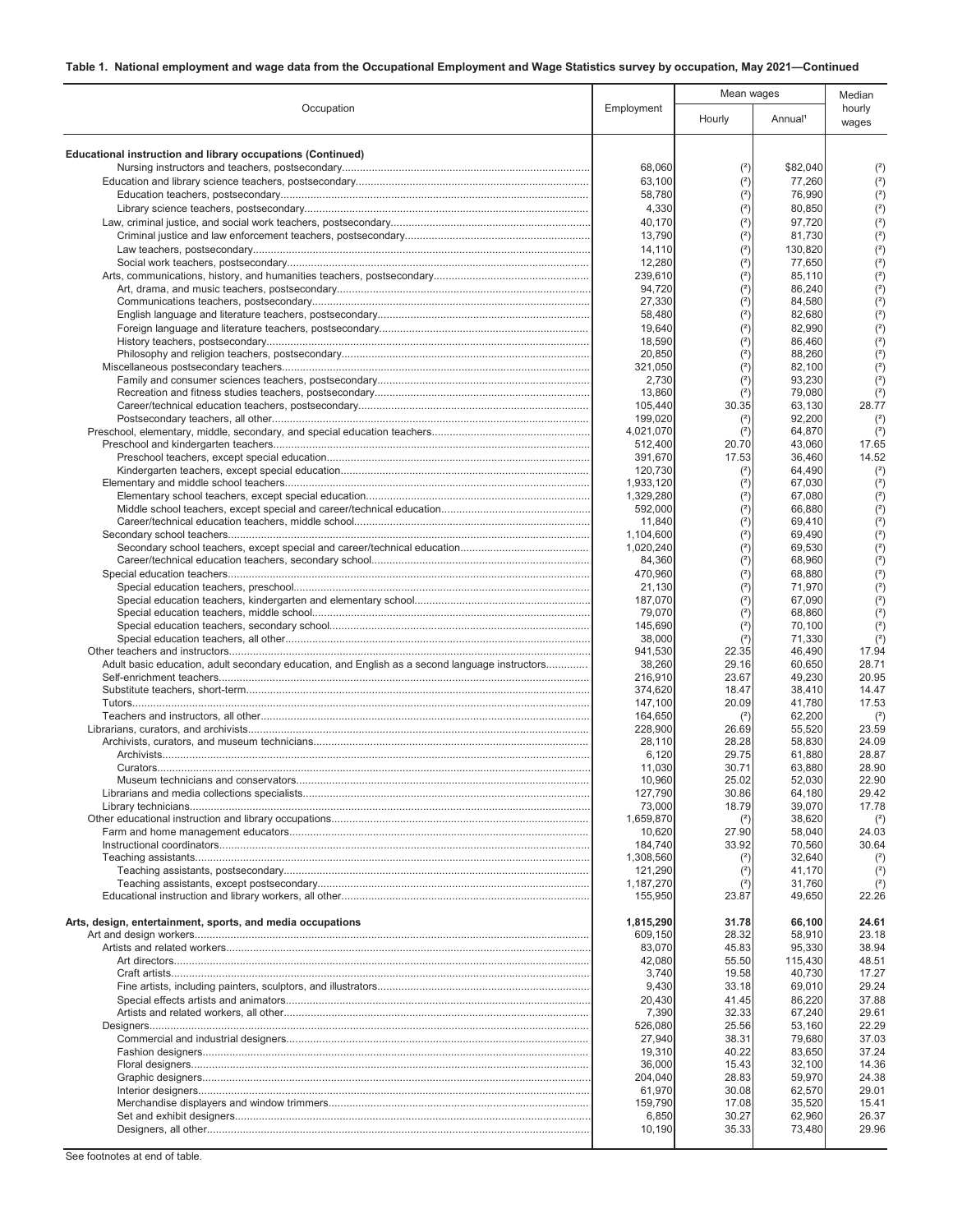|                                                                        |                    | Mean wages       |                     | Median              |
|------------------------------------------------------------------------|--------------------|------------------|---------------------|---------------------|
| Occupation                                                             | Employment         | Hourly           | Annual <sup>1</sup> | hourly<br>wages     |
| Arts, design, entertainment, sports, and media occupations (Continued) |                    |                  |                     |                     |
|                                                                        | 438,600            | \$34.55          | \$71,870            | \$23.78             |
|                                                                        | 168,350            | 45.85            | 95,360              | 37.06               |
|                                                                        | 30,100             | 31.31            | (2)                 | 23.48               |
|                                                                        | 138,250<br>215,690 | 49.01<br>(2)     | 101,950<br>54,390   | 37.98<br>(2)        |
|                                                                        | 12,320             | (2)              | 116,930             | $(2)$               |
|                                                                        | 193,740            | (2)              | 50,550              | (2)                 |
|                                                                        | 9,620              | (2)              | 51,710              | (2)                 |
|                                                                        | 7,850<br>3,850     | 24.17            | 50,280              | 19.47<br>18.78      |
|                                                                        | 3,990              | 24.49<br>23.86   | 49,630              | 20.53               |
|                                                                        | 33.640             | 38.57            | (2)                 | 29.35               |
|                                                                        | 9,560              | 31.29            | 65,080              | 23.62               |
|                                                                        | 24,080             | 41.46            | (2)                 | 30.49               |
|                                                                        | 13,070<br>4,770    | 23.60<br>21.82   | (2)<br>(2)          | 17.59<br>15.70      |
|                                                                        | 8,300              | 24.62            | (2)                 | 17.96               |
|                                                                        | 573,200            | 34.50            | 71,760              | 29.97               |
|                                                                        | 24,580             | 26.97            | 56,110              | 18.09               |
|                                                                        | 39,080             | 30.40            | 63,230              | 23.26<br>30.19      |
|                                                                        | 242,710<br>185,810 | 35.22<br>37.96   | 73,250<br>78,950    | 34.44               |
|                                                                        | 88,780             | 36.73            | 76,400              | 30.46               |
|                                                                        | 47,620             | 39.17            | 81,470              | 37.53               |
|                                                                        | 49,410             | 39.00            | 81,120              | 33.42               |
|                                                                        | 81,010             | 28.68<br>28.08   | 59,650              | 24.03<br>23.61      |
|                                                                        | 52,170<br>12,300   | 31.36            | 58,400<br>65,240    | 29.03               |
|                                                                        | 16,540             | 28.56            | 59,400              | 23.99               |
|                                                                        | 194,350            | 28.35            | 58,970              | 23.52               |
|                                                                        | 90,940             | 26.80            | 55,750              | 23.46               |
|                                                                        | 50,590<br>25,270   | 26.59<br>24.66   | 55,310<br>51,280    | 23.47<br>21.51      |
|                                                                        | 10,800             | 32.38            | 67,360              | 29.09               |
|                                                                        | 4,280              | 27.89            | 58,020              | 24.75               |
|                                                                        | 38,420             | 23.18            | 48,210              | 18.73               |
|                                                                        | 48,320             | 33.66            | 70,020              | 29.02<br>23.67      |
|                                                                        | 20,280<br>28,030   | 29.69<br>36.54   | 61,740<br>76,000    | 30.13               |
|                                                                        | 16,670             | 33.31            | 69,290              | 30.41               |
| Healthcare practitioners and technical occupations                     | 8,787,730          | 43.80            | 91,100              | 36.08               |
|                                                                        | 5,772,460          | 53.92            | 112,160             | 39.07               |
|                                                                        | 35,810<br>124,680  | 39.06<br>85.47   | 81,240              | 36.06<br>78.47      |
|                                                                        | 108,680            | 80.37            | 177,770<br>167,160  | 77.10               |
|                                                                        | 5,330              | 149.74           | 311,460             | (3)                 |
|                                                                        | 5,140              | 128.50           | 267,280             | $(^3)$              |
|                                                                        | 790                | 69.10            | 143,730             | 48.54               |
|                                                                        | 4,750<br>66,690    | 86.25<br>31.55   | 179,400<br>65,620   | 84.21<br>29.64      |
|                                                                        | 38,720             | 60.31            | 125,440             | 59.76               |
|                                                                        | 312,550            | 60.43            | 125,690             | 61.81               |
|                                                                        | 132,940            | 57.43            | 119,460             | 58.43               |
|                                                                        | 8,840              | 76.15            | 158,380             | 70.11               |
|                                                                        | 687.440<br>127,830 | 40.42<br>43.02   | 84,080<br>89,470    | 37.82<br>41.14      |
|                                                                        | 225,350            | 44.67            | 92,920              | 45.97               |
|                                                                        | 16,050             | 45.19            | 94,000              | 39.80               |
|                                                                        | 16,980             | 25.91            | 53,900              | 23.05               |
|                                                                        | 133,410            | 32.78<br>41.26   | 68,190              | 29.73<br>38.01      |
|                                                                        | 147,470<br>6,860   | 25.98            | 85,820<br>54,030    | 23.05               |
|                                                                        | 13,490             | 31.26            | 65,030              | 28.61               |
|                                                                        | 77,260             | 52.84            | 109,920             | 48.26               |
|                                                                        | 3,047,530          | 39.78            | 82,750              | 37.31               |
|                                                                        | 43,950<br>7,750    | 97.34<br>54.91   | 202,470<br>114,210  | 94.04<br>54.24      |
|                                                                        | 234,690            | 56.75            | 118,040             | 58.02               |
|                                                                        | 13,240             | 41.37            | 86,050              | 37.96               |
|                                                                        | 641,380            | 121.38           | 252,480             | $^{\left(3\right)}$ |
|                                                                        | 31,130             | 159.22           | 331,190             | (3)                 |
|                                                                        | 18,610<br>9,230    | 170.18<br>145.55 | 353,970<br>302,740  | (3)<br>(3)          |
|                                                                        | 36,180             | 149.35           | 310,640             | (3)                 |
|                                                                        | 102,930            | 113.43           | 235,930             | $(^3)$              |
|                                                                        | 58,260             | 116.44           | 242,190             | (3)                 |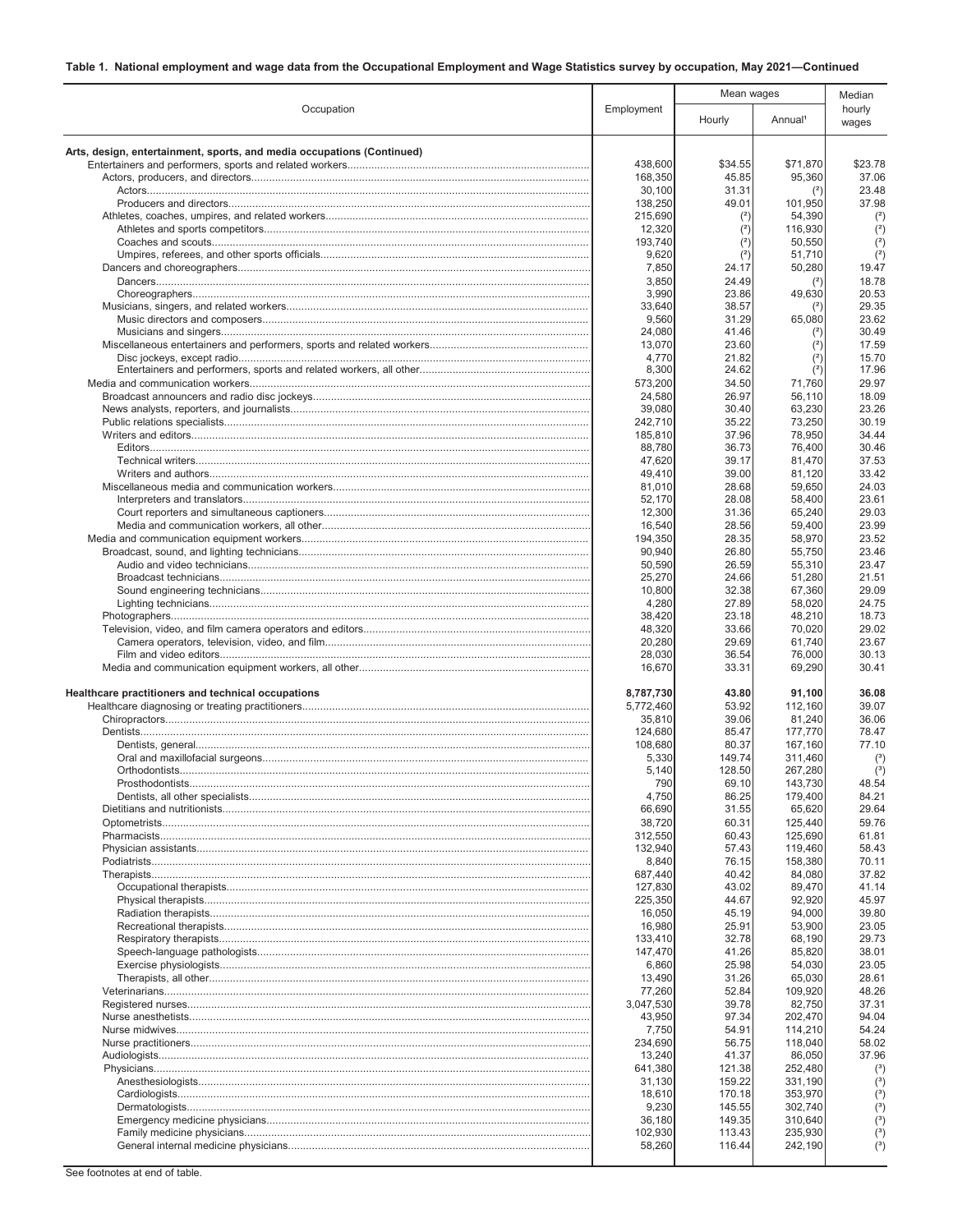|                                                                                               |                     | Mean wages       |                     | Median          |
|-----------------------------------------------------------------------------------------------|---------------------|------------------|---------------------|-----------------|
| Occupation                                                                                    | Employment          | Hourly           | Annual <sup>1</sup> | hourly<br>wages |
| Healthcare practitioners and technical occupations (Continued)                                |                     |                  |                     |                 |
|                                                                                               | 7,120               | \$128.68         | \$267,660           | (3)             |
|                                                                                               | 21,570              | 142.41           | 296,210             | $\binom{3}{ }$  |
|                                                                                               | 33,620              | 95.40            | 198,420             | 81.96           |
|                                                                                               | 11,010<br>25,520    | 128.45<br>120.08 | 267,180<br>249,760  | $(^3)$<br>(3)   |
|                                                                                               | 29,530              | 145.06           | 301,720             | $(^3)$          |
|                                                                                               | 256,670             | 111.30           | 231,500             | (3)             |
|                                                                                               | 58,280              | 141.60           | 294,520             | (3)             |
|                                                                                               | 11,610              | 129.85           | 270,090             | (3)             |
|                                                                                               | 16,260<br>820       | 147.22<br>139.57 | 306,220<br>290,310  | (3)<br>$(^3)$   |
|                                                                                               | 29,590              | 143.17           | 297,800             | $(^3)$          |
|                                                                                               | 240,690             | 40.65            | 84,550              | 37.45           |
|                                                                                               | 7,250               | 34.51            | 71,770              | 29.12           |
|                                                                                               | 207,190             | 39.12            | 81,360              | 37.41           |
|                                                                                               | 26,250<br>2,887,210 | 54.44<br>24.18   | 113,230<br>50,300   | 48.22<br>22.55  |
|                                                                                               | 318,780             | 27.36            | 56,910              | 27.79           |
|                                                                                               | 408,390             | 34.03            | 70,780              | 32.26           |
|                                                                                               | 55,760              | 29.82            | 62,020              | 29.12           |
|                                                                                               | 78,640<br>17,140    | 38.79<br>40.79   | 80,680<br>84,850    | 37.38<br>37.86  |
|                                                                                               | 216,380             | 31.97            | 66,490              | 29.50           |
|                                                                                               | 38,070              | 37.41            | 77,820              | 37.19           |
|                                                                                               | 2,400               | 59.98            | 124,750             | 61.19           |
|                                                                                               | 257,910             | 19.94            | 41,480              | 17.76           |
|                                                                                               | 161,400             | 17.64<br>23.80   | 36,690              | 17.05<br>22.48  |
|                                                                                               | 96,510<br>845,080   | 19.31            | 49,500<br>40,170    | 17.78           |
|                                                                                               | 21,610              | 16.42            | 34,160              | 14.19           |
|                                                                                               | 436,630             | 18.25            | 37,970              | 17.66           |
|                                                                                               | 93,410              | 18.27            | 38,000              | 17.58           |
|                                                                                               | 109,060             | 25.77            | 53,590<br>38,250    | 23.33<br>17.72  |
|                                                                                               | 118,670<br>65,700   | 18.39<br>19.77   | 41,120              | 17.87           |
|                                                                                               | 641,240             | 24.93            | 51,850              | 23.11           |
|                                                                                               | 180,570             | 23.23            | 48,310              | 22.43           |
|                                                                                               | 73,270              | 20.70            | 43,060              | 18.06           |
|                                                                                               | 161,980<br>10,410   | 24.96<br>38.38   | 51,910<br>79,820    | 22.42<br>36.27  |
|                                                                                               | 10,790              | 28.83            | 59,960              | 28.61           |
|                                                                                               | 140,770             | 23.67            | 49,230              | 21.98           |
|                                                                                               | 128,060             | 29.55            | 61,470              | 26.19           |
|                                                                                               | 37,900              | 29.53            | 61,410              | 26.71           |
|                                                                                               | 90,160<br>26,070    | 29.56<br>(2)     | 61,490<br>54,650    | 25.97<br>$(2)$  |
|                                                                                               | 2,740               | 41.65            | 86,640              | 38.54           |
|                                                                                               | 17,250              | 28.45            | 59,170              | 23.23           |
|                                                                                               | 44,100              | 31.19            | 64,880              | 28.25           |
| <b>Healthcare support occupations</b>                                                         | 6,603,680           | 16.02            | 33,330              | 14.37           |
| Home health and personal care aides; and nursing assistants, orderlies, and psychiatric aides | 4,765,620           | 14.64            | 30,440              | 14.24           |
|                                                                                               | 3,366,480           | 14.07            | 29,260              | 14.15           |
|                                                                                               | 1,399,130           | 16.01            | 33,290              | 14.56           |
|                                                                                               | 1,314,830           | 15.99            | 33,250              | 14.57           |
|                                                                                               | 45,160<br>39,140    | 16.08<br>16.65   | 33,440              | 14.42<br>14.55  |
|                                                                                               | 181,410             | 25.91            | 34,640<br>53,900    | 27.87           |
|                                                                                               | 45,350              | 29.69            | 61,760              | 29.58           |
|                                                                                               | 41,980              | 30.56            | 63,560              | 29.68           |
|                                                                                               | 3,370               | 18.86            | 39,230              | 16.14           |
|                                                                                               | 136,050<br>93,660   | 24.65<br>29.20   | 51,280<br>60,740    | 23.64<br>29.42  |
|                                                                                               | 42,390              | 14.60            | 30,370              | 14.04           |
|                                                                                               | 1,656,660           | 18.93            | 39,360              | 17.97           |
|                                                                                               | 81,030              | 23.68            | 49,260              | 22.55           |
|                                                                                               | 1,575,620           | 18.68            | 38,860              | 17.94           |
|                                                                                               | 347,170             | 20.44            | 42,510              | 18.59<br>17.88  |
|                                                                                               | 727,760<br>61,170   | 18.36<br>20.40   | 38,190<br>42,420    | 18.37           |
|                                                                                               | 55,830              | 16.45            | 34,220              | 14.47           |
|                                                                                               | 43,560              | 16.61            | 34,560              | 14.39           |
|                                                                                               | 98,970              | 15.28            | 31,780              | 14.32           |
|                                                                                               | 132,750<br>108,410  | 18.49<br>19.56   | 38,450<br>40,690    | 17.97<br>18.14  |
|                                                                                               |                     |                  |                     |                 |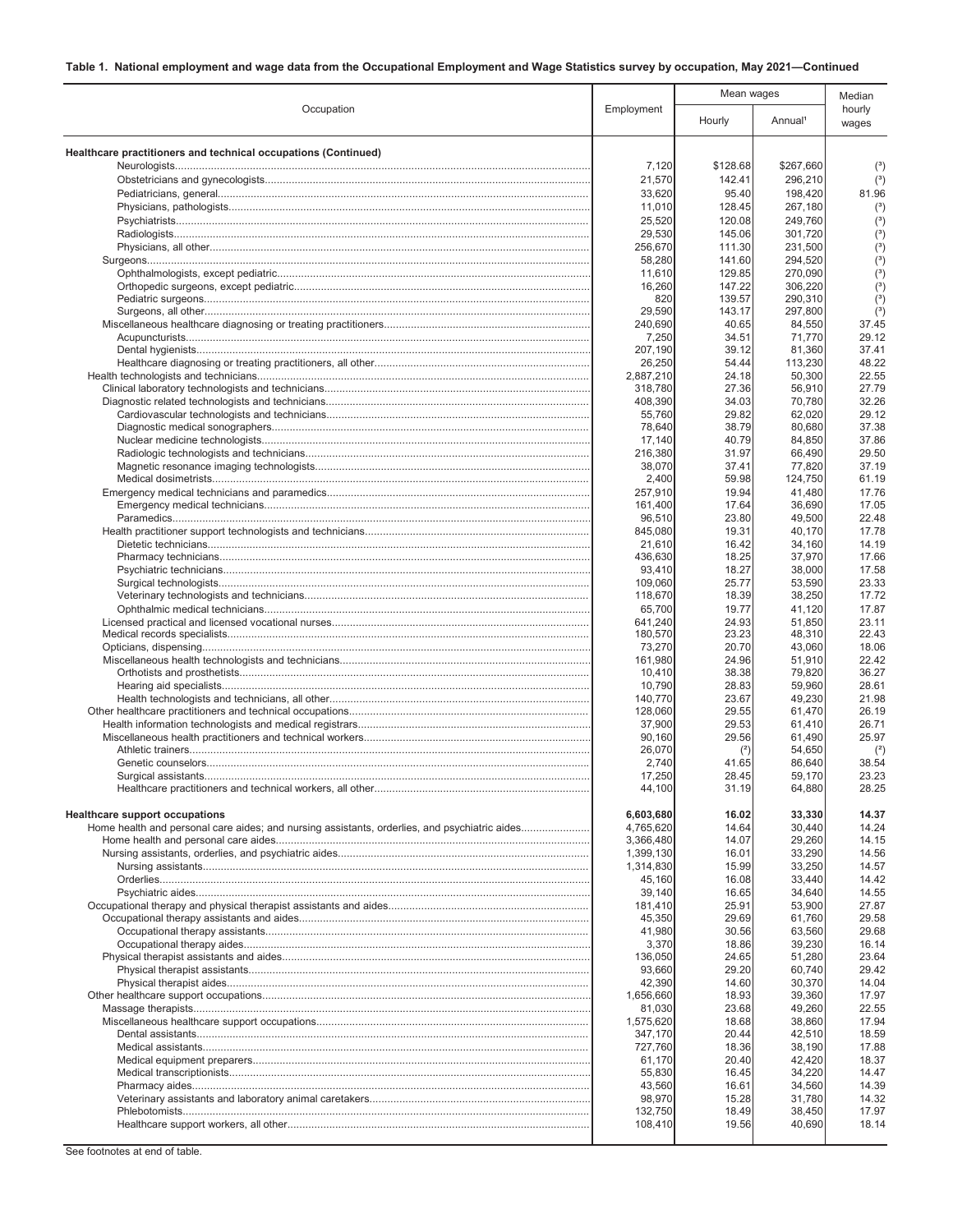|                                                                                 |                        | Mean wages     |                     | Median          |
|---------------------------------------------------------------------------------|------------------------|----------------|---------------------|-----------------|
| Occupation                                                                      | Employment             | Hourly         | Annual <sup>1</sup> | hourly<br>wages |
| Protective service occupations                                                  | 3,385,030              | \$25.68        | \$53,420            | \$22.40         |
|                                                                                 | 342,810<br>182,700     | 38.95<br>43.32 | 81,010<br>90,110    | 37.16<br>39.15  |
|                                                                                 | 54,470                 | 33.53          | 69,750              | 29.91           |
|                                                                                 | 128,230                | 47.48          | 98,760              | 47.76           |
|                                                                                 | 80,890                 | 40.03          | 83,270              | 37.61           |
|                                                                                 | 79,230                 | 27.75          | 57,730              | 25.23           |
|                                                                                 | 55,450                 | 26.48          | 55,080              | 24.15           |
|                                                                                 | 23,780                 | 30.73          | 63,910              | 29.33           |
|                                                                                 | 334,670                | 26.88          | 55,910              | 24.49           |
|                                                                                 | 317,310<br>17,370      | 26.58<br>32.32 | 55,290<br>67,230    | 24.38<br>30.33  |
|                                                                                 | 14,600                 | 33.50          | 69,680              | 31.06           |
|                                                                                 | 2,770                  | 26.12          | 54,340              | 20.48           |
|                                                                                 | 1,200,060              | 31.91          | 66,370              | 29.42           |
|                                                                                 | 409,020                | 25.66          | 53,380              | 23.04           |
|                                                                                 | 16,420                 | 25.16          | 52,340              | 23.23           |
|                                                                                 | 392,600                | 25.69          | 53,420              | 23.04           |
|                                                                                 | 107,890                | 43.45          | 90,370              | 40.21<br>29.20  |
|                                                                                 | 6,730<br>7,450         | 27.98<br>22.14 | 58,190<br>46,050    | 22.40           |
|                                                                                 | 668,970                | 34.01          | 70,740              | 31.06           |
|                                                                                 | 665,380                | 34.02          | 70,750              | 31.06           |
|                                                                                 | 3,590                  | 33.45          | 69,570              | 31.21           |
|                                                                                 | 1,507,480              | 17.44          | 36,280              | 15.17           |
|                                                                                 | 11,600                 | 20.49          | 42,620              | 18.83           |
|                                                                                 | 28.860                 | 29.31          | 60,970              | 28.55           |
|                                                                                 | 1,066,280              | 17.24          | 35,860              | 15.13           |
|                                                                                 | 9,190<br>1,057,100     | 18.31<br>17.23 | 38,080<br>35,830    | 17.04<br>15.13  |
|                                                                                 | 400,740                | 17.04          | 35,450              | 15.11           |
|                                                                                 | 82,690                 | 17.15          | 35,670              | 15.12           |
|                                                                                 | 114,320                | 13.14          | 27,320              | 12.32           |
|                                                                                 | 48,320                 | 22.30          | 46,380              | 21.86           |
|                                                                                 | 55,310                 | 14.53          | 30,220              | 13.99           |
|                                                                                 | 100,110                | 20.27          | 42,160              | 18.37           |
| Food preparation and serving related occupations                                | 11,201,480             | 14.16          | 29,450              | 13.65           |
|                                                                                 | 1,170,410              | 19.77          | 41,130              | 17.85           |
|                                                                                 | 1,170,410              | 19.77          | 41,130              | 17.85           |
|                                                                                 | 129,810                | 27.37          | 56,920              | 24.11           |
|                                                                                 | 1,040,600              | 18.82          | 39,150              | 17.58           |
|                                                                                 | 3,281,610              | 14.13          | 29,380              | 13.99           |
|                                                                                 | 2.498.260<br>768,130   | 14.21<br>12.25 | 29,560<br>25,490    | 14.00<br>11.63  |
|                                                                                 | 392,860                | 15.15          | 31,520              | 14.38           |
|                                                                                 | 440                    | 20.80          | 43,260              | 20.63           |
|                                                                                 | 1,193,860              | 15.21          | 31,630              | 14.43           |
|                                                                                 | 124,800                | 13.51          | 28,110              | 13.73           |
|                                                                                 | 18,170                 | 16.05          | 33,390              | 14.77           |
|                                                                                 | 783,350                | 13.85          | 28,810              | 13.84           |
|                                                                                 | 5,627,500              | 13.23          | 27,520              | 12.50           |
|                                                                                 | 485,330                | 14.59          | 30,340              | 12.67<br>12.07  |
|                                                                                 | 3,095,120<br>1,804,030 | 12.53<br>13.95 | 26,060<br>29,010    | 12.50           |
|                                                                                 | 243,030                | 14.19          | 29,500              | 13.81           |
|                                                                                 | 1,121,960              | 13.06          | 27,170              | 13.17           |
|                                                                                 | 336,970                | 13.31          | 27,690              | 13.06           |
|                                                                                 | 377.040                | 13.15          | 27,350              | 13.52           |
|                                                                                 | 324,690                | 12.50          | 26,000              | 11.83           |
|                                                                                 | 83,240                 | 13.83          | 28,760              | 14.00           |
| Building and grounds cleaning and maintenance occupations                       | 4,108,810              | 16.23          | 33,750              | 14.54           |
|                                                                                 | 270,020                | 23.38          | 48,620              | 22.42           |
|                                                                                 | 270,020                | 23.38          | 48,620              | 22.42           |
|                                                                                 | 153,640                | 21.68          | 45,100              | 19.05           |
| First-line supervisors of landscaping, lawn service, and groundskeeping workers | 116,380                | 25.61          | 53,270              | 23.46           |
|                                                                                 | 2,862,840              | 15.19          | 31,590              | 14.25           |
|                                                                                 | 2,777,470              | 15.05          | 31,310              | 14.20           |
|                                                                                 | 2,036,680<br>723,430   | 15.32<br>14.22 | 31,860<br>29,580    | 14.31<br>13.84  |
|                                                                                 | 17,350                 | 18.52          | 38,530              | 16.51           |
|                                                                                 | 85,370                 | 19.54          | 40,640              | 18.05           |
|                                                                                 | 975,950                | 17.29          | 35,960              | 17.05           |
|                                                                                 | 975,950                | 17.29          | 35,960              | 17.05           |
|                                                                                 | 892,450                | 16.94          | 35,240              | 16.55           |
|                                                                                 | 25,820                 | 19.47          | 40,500              | 18.40           |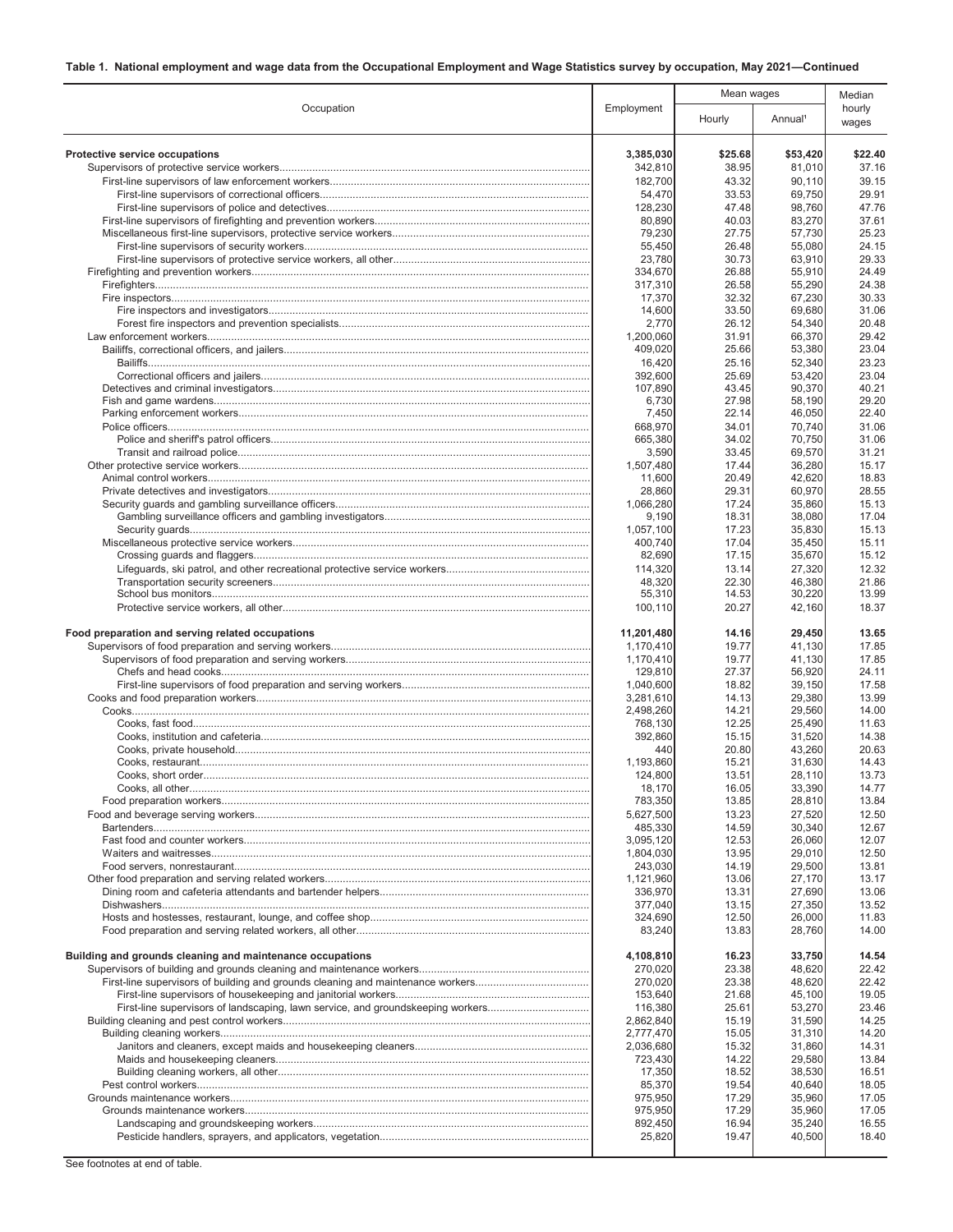|                                                                                                  |                      | Mean wages     |                     | Median          |
|--------------------------------------------------------------------------------------------------|----------------------|----------------|---------------------|-----------------|
| Occupation                                                                                       | Employment           | Hourly         | Annual <sup>1</sup> | hourly<br>wages |
| Building and grounds cleaning and maintenance occupations (Continued)                            |                      |                |                     |                 |
|                                                                                                  | 41,920               | \$22.81        | \$47,450            | \$22.58         |
|                                                                                                  | 15,770               | 18.81          | 39,120              | 17.57           |
| Personal care and service occupations                                                            | 2,566,440            | 16.17          | 33,620              | 14.16           |
|                                                                                                  | 187,400              | 22.57          | 46,950              | 21.67           |
|                                                                                                  | 86,370               | 23.25          | 48,370              | 22.62           |
| First-line supervisors of entertainment and recreation workers, except gambling services         | 19,510<br>66,860     | 25.28<br>22.66 | 52,590<br>47,130    | 23.63<br>21.57  |
|                                                                                                  | 101,030              | 21.99          | 45,730              | 19.42           |
|                                                                                                  | 241,520              | 14.47          | 30,100              | 13.81           |
|                                                                                                  | 15,840               | 18.38          | 38,230              | 15.04           |
|                                                                                                  | 225,680              | 14.19          | 29,520              | 13.75           |
|                                                                                                  | 418,960<br>82,860    | 13.06<br>14.11 | 27,170<br>29,340    | 12.00<br>12.32  |
|                                                                                                  | 64,700               | 13.92          | 28,960              | 12.00           |
|                                                                                                  | 7,340                | 14.00          | 29,110              | 13.24           |
|                                                                                                  | 10,820               | 15.28          | 31,790              | 13.94           |
|                                                                                                  | 1,620                | 15.85          | 32,970              | 14.11           |
|                                                                                                  | 54,970<br>279,510    | 12.69<br>12.81 | 26,390<br>26,650    | 11.75<br>11.93  |
|                                                                                                  | 262,170              | 12.55          | 26,110              | 11.78           |
|                                                                                                  | 3,380                | 26.25          | 54,590              | 23.00           |
|                                                                                                  | 9,670                | 14.53          | 30,220              | 13.74           |
|                                                                                                  | 4,290<br>63,300      | 14.27<br>20.58 | 29.680<br>42,800    | 11.62<br>17.54  |
|                                                                                                  | 6,110                | 22.77          | 47,350              | 21.62           |
|                                                                                                  | 4,070                | 24.62          | 51,210              | 22.97           |
|                                                                                                  | 2,040                | 19.07          | 39,660              | 18.03           |
|                                                                                                  | 32.490               | 15.21          | 31,630              | 14.05           |
|                                                                                                  | 24,700<br>481,530    | 27.10<br>16.99 | 56,360<br>35,350    | 23.53<br>14.22  |
|                                                                                                  | 298,880              | 17.30          | 35,980              | 14.27           |
|                                                                                                  | 12,910               | 17.16          | 35,700              | 14.41           |
|                                                                                                  | 285,980              | 17.30          | 35,990              | 14.26           |
|                                                                                                  | 182,640              | 16.50          | 34,310              | 14.16           |
|                                                                                                  | 1,960<br>120,540     | 59.80<br>14.65 | 124,380<br>30,480   | 64.78<br>14.05  |
|                                                                                                  | 9,560                | 12.09          | 25,160              | 11.75           |
|                                                                                                  | 50,580               | 20.05          | 41,700              | 17.93           |
|                                                                                                  | 54,100               | 16.68          | 34,680              | 14.77           |
|                                                                                                  | 54,100               | 16.68          | 34,680              | 14.77           |
|                                                                                                  | 20,530<br>33,560     | 14.44<br>18.04 | 30,040<br>37,520    | 14.00<br>16.93  |
|                                                                                                  | 30,980               | 15.96          | 33,200              | 14.32           |
|                                                                                                  | 30,980               | 15.96          | 33,200              | 14.32           |
|                                                                                                  | 1,088,670            | 15.99          | 33,260              | 14.20           |
|                                                                                                  | 438.520<br>485,620   | 13.31<br>18.43 | 27,680<br>38,340    | 13.22<br>14.87  |
|                                                                                                  | 221,600              | 22.05          | 45,870              | 19.57           |
|                                                                                                  | 264,020              | 15.39          | 32,020              | 14.27           |
|                                                                                                  | 92,500               | 16.81          | 34,950              | 15.01           |
|                                                                                                  | 72,030               | 14.80          | 30,790              | 14.24           |
| Sales and related occupations                                                                    | 13,256,290           | 22.15          | 46,080              | 14.71           |
|                                                                                                  | 1,387,190            | 26.38          | 54,880              | 22.52           |
|                                                                                                  | 1,387,190            | 26.38          | 54,880              | 22.52           |
|                                                                                                  | 1,143,260            | 22.54<br>44.38 | 46,890<br>92,320    | 18.86<br>38.31  |
|                                                                                                  | 243,920<br>7,665,410 | 14.45          | 30,060              | 13.79           |
|                                                                                                  | 3,335,170            | 12.88          | 26,780              | 13.12           |
|                                                                                                  | 3,318,020            | 12.87          | 26,770              | 13.11           |
|                                                                                                  | 17,150               | 14.00          | 29,130              | 13.75           |
|                                                                                                  | 636,750<br>371,620   | 17.54<br>17.39 | 36,480<br>36,170    | 15.28<br>15.06  |
|                                                                                                  | 265,130              | 17.75          | 36,920              | 16.47           |
|                                                                                                  | 3,693,490            | 15.35          | 31,920              | 14.00           |
|                                                                                                  | 2,009,700            | 35.95          | 74,770              | 29.11           |
|                                                                                                  | 96,660               | 31.99          | 66,540              | 25.16           |
|                                                                                                  | 422,600<br>426,870   | 33.34<br>44.84 | 69,340<br>93,260    | 23.96<br>30.25  |
|                                                                                                  | 37,190               | 22.39          | 46,580              | 21.06           |
| Sales representatives of services, except advertising, insurance, financial services, and travel | 1,026,390            | 34.19          | 71,110              | 29.11           |
|                                                                                                  | 1,508,660            | 37.38          | 77,750              | 30.24           |
| Sales representatives, wholesale and manufacturing, technical and scientific products            | 1,508,660<br>266,160 | 37.38<br>49.40 | 77,750<br>102,750   | 30.24<br>45.60  |
| Sales representatives, wholesale and manufacturing, except technical and scientific products     | 1,242,490            | 34.81          | 72,390              | 29.61           |
|                                                                                                  | 685,330              | 25.76          | 53,580              | 17.59           |
|                                                                                                  |                      |                |                     |                 |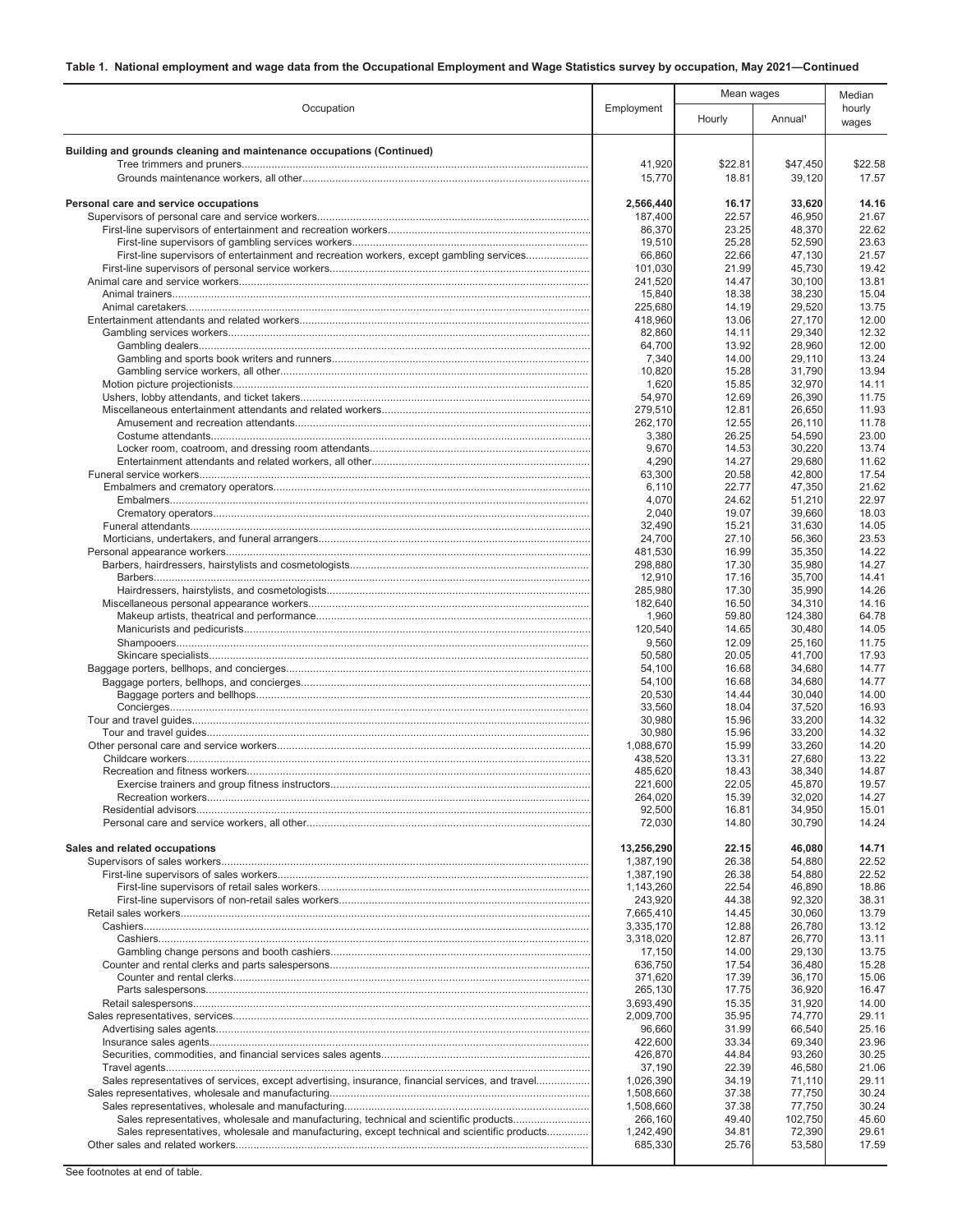|                                                                                 |                        | Mean wages     |                     | Median          |
|---------------------------------------------------------------------------------|------------------------|----------------|---------------------|-----------------|
| Occupation                                                                      | Employment             | Hourly         | Annual <sup>1</sup> | hourly<br>wages |
| Sales and related occupations (Continued)                                       |                        |                |                     |                 |
|                                                                                 | 42,670                 | \$19.01        | \$39,550            | \$15.73         |
|                                                                                 | 40,680                 | 17.78          | 36,990              | 15.55           |
|                                                                                 | 2,000                  | (4)            | (4)                 | $(4)$           |
|                                                                                 | 224,380                | 32.16          | 66,880              | 23.45           |
|                                                                                 | 48,460<br>175,920      | 41.58<br>29.56 | 86,490<br>61,480    | 29.81<br>23.24  |
|                                                                                 | 59,550                 | 57.03          | 118,630             | 49.86           |
|                                                                                 | 115,130                | 14.74          | 30.670              | 13.90           |
|                                                                                 | 243,600                | 18.61          | 38.720              | 14.22           |
|                                                                                 | 7,860<br>235,740       | 16.81<br>18.67 | 34,970<br>38,840    | 14.13<br>14.22  |
| Office and administrative support occupations                                   | 18,299,380             | 20.88          | 43,430              | 18.29           |
|                                                                                 | 1,443,630              | 30.47          | 63,380              | 29.13           |
|                                                                                 | 1,443,630              | 30.47          | 63,380              | 29.13           |
|                                                                                 | 53,400                 | 16.98          | 35,310              | 14.77           |
|                                                                                 | 48,190                 | 16.63          | 34,590              | 14.50           |
|                                                                                 | 3,870<br>1,340         | 18.93<br>23.79 | 39,370<br>49,470    | 18.09<br>22.60  |
|                                                                                 | 2.768.230              | 20.84          | 43,340              | 18.67           |
|                                                                                 | 212,900                | 19.85          | 41,280              | 18.13           |
|                                                                                 | 429,080                | 20.55          | 42,750              | 18.43           |
|                                                                                 | 1.509.370              | 21.70          | 45,140              | 21.90           |
|                                                                                 | 11,140                 | 14.79          | 30,770              | 14.12           |
|                                                                                 | 149,290<br>61,930      | 23.83<br>21.60 | 49,560<br>44,930    | 22.89<br>21.71  |
|                                                                                 | 364,210                | 16.79          | 34,930              | 17.46           |
|                                                                                 | 30,310                 | 23.00          | 47,830              | 22.55           |
|                                                                                 | 5,461,400              | 18.59          | 38.670              | 17.68           |
|                                                                                 | 39,980                 | 27.75          | 57,710              | 25.96           |
|                                                                                 | 7,060                  | 20.06          | 41,710              | 18.23           |
|                                                                                 | 150,170<br>16,820      | 21.57<br>21.42 | 44,870<br>44,540    | 21.45<br>21.49  |
|                                                                                 | 2,787,070              | 18.79          | 39,070              | 17.75           |
|                                                                                 | 151,340                | 23.35          | 48,570              | 22.80           |
|                                                                                 | 85,460                 | 17.70          | 36,820              | 17.48           |
|                                                                                 | 220,380                | 13.48          | 28,040              | 13.50           |
|                                                                                 | 169,840                | 18.67          | 38,840              | 17.89           |
|                                                                                 | 78,470<br>238,610      | 15.62<br>21.59 | 32,490<br>44,910    | 14.16<br>22.09  |
|                                                                                 | 40,500                 | 19.83          | 41,250              | 18.19           |
|                                                                                 | 133,850                | 20.11          | 41,820              | 18.23           |
|                                                                                 | 102,770                | 21.56          | 44,840              | 21.94           |
|                                                                                 | 983,150                | 15.82          | 32,910              | 14.40           |
|                                                                                 | 100,860                | 21.94          | 45,630<br>43,950    | 19.18<br>20.75  |
|                                                                                 | 155,080<br>2,213,750   | 21.13<br>21.97 | 45,710              | 20.21           |
|                                                                                 | 85,750                 | 23.28          | 48,420              | 22.55           |
|                                                                                 | 68,310                 | 16.48          | 34,270              | 15.89           |
|                                                                                 | 291,380                | 22.49          | 46,780              | 21.88           |
|                                                                                 | 97,050                 | 22.61          | 47,030              | 22.44           |
|                                                                                 | 194,330<br>24,000      | 22.43<br>22.81 | 46,650<br>47,430    | 21.18<br>21.98  |
|                                                                                 | 527,000                | 25.71          | 53,480              | 24.87           |
|                                                                                 | 79,320                 | 25.58          | 53,210              | 25.14           |
|                                                                                 | 335,540                | 26.14          | 54,370              | 25.21           |
|                                                                                 | 112,130                | 24.52          | 51,010              | 23.34           |
|                                                                                 | 367,200                | 25.11          | 52,220              | 23.10           |
|                                                                                 | 795,360<br>54,760      | 18.37<br>19.01 | 38,210<br>39,540    | 17.74<br>18.08  |
|                                                                                 | 3,104,790              | 21.76          | 45,250              | 19.08           |
|                                                                                 | 3,104,790              | 21.76          | 45,250              | 19.08           |
|                                                                                 | 466,910                | 32.15          | 66,870              | 29.84           |
|                                                                                 | 155,250                | 25.26          | 52,540              | 22.94           |
|                                                                                 | 656,640                | 19.11          | 39,740              | 18.01           |
| Secretaries and administrative assistants, except legal, medical, and executive | 1,825,980<br>3,254,180 | 19.75<br>18.98 | 41,080<br>39,480    | 18.21<br>17.88  |
|                                                                                 | 189,100                | 18.07          | 37,590              | 17.72           |
|                                                                                 | 147,170                | 17.28          | 35,940              | 17.13           |
|                                                                                 | 41,930                 | 20.85          | 43,370              | 21.17           |
|                                                                                 | 7,600                  | 24.49          | 50,930              | 22.55           |
|                                                                                 | 218,300                | 22.02          | 45,790              | 21.89           |
|                                                                                 | 69,400<br>2,578,180    | 16.54<br>18.75 | 34,390<br>38,990    | 15.65<br>17.81  |
|                                                                                 | 32,920                 | 17.84          | 37,110              | 17.61           |
|                                                                                 | 5,340                  | 22.12          | 46,010              | 21.12           |
|                                                                                 |                        |                |                     |                 |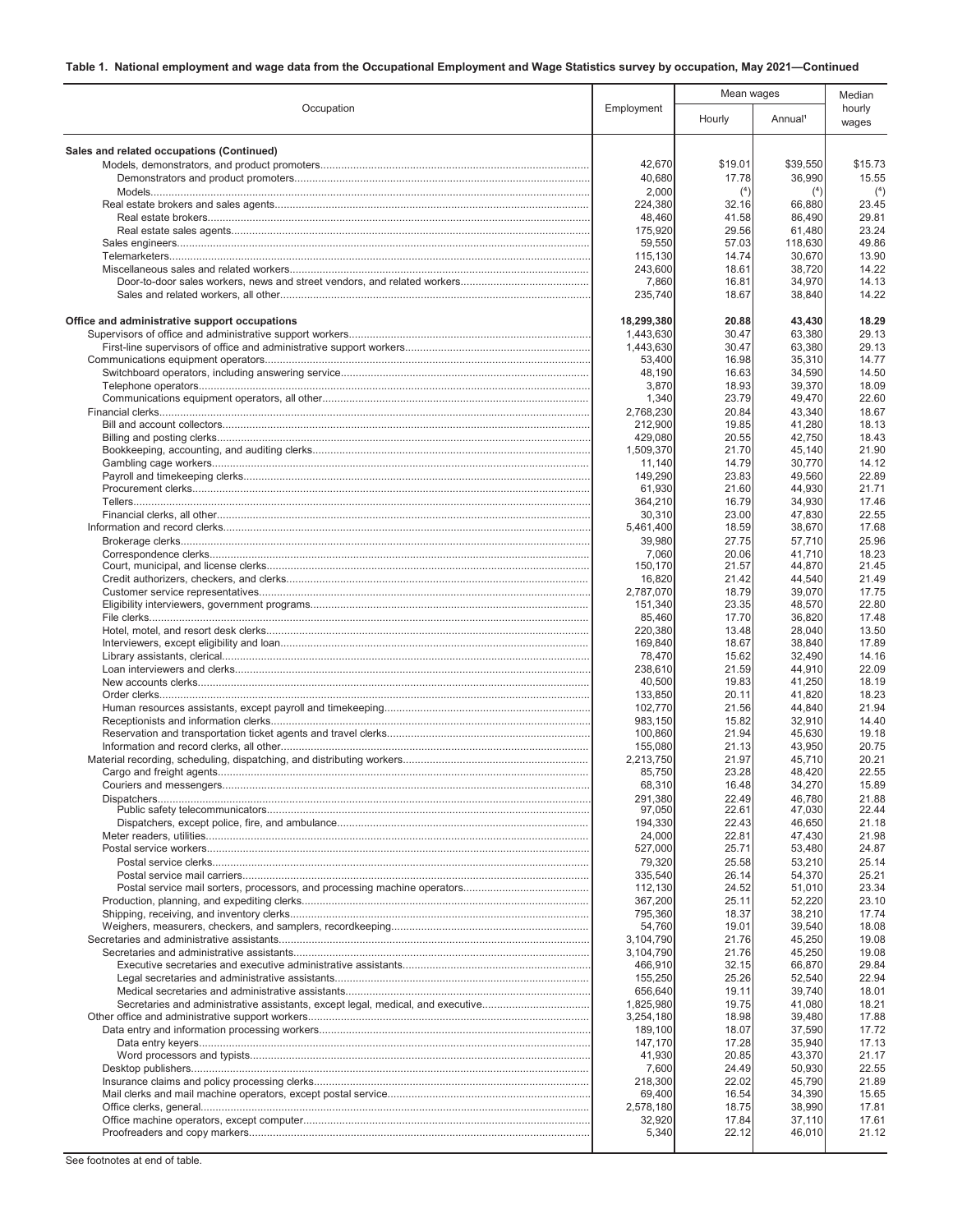|                                                           |                      | Mean wages       |                     |                  | Median |
|-----------------------------------------------------------|----------------------|------------------|---------------------|------------------|--------|
| Occupation                                                | Employment           | Hourly           | Annual <sup>1</sup> | hourly<br>wages  |        |
| Office and administrative support occupations (Continued) |                      |                  |                     |                  |        |
|                                                           | 6,190<br>147,140     | \$25.68<br>20.47 | \$53,420<br>42,580  | \$23.16<br>18.22 |        |
|                                                           |                      |                  |                     |                  |        |
| Farming, fishing, and forestry occupations                | 452,490              | 16.70            | 34,730              | 14.36            |        |
|                                                           | 25,770<br>25,770     | 26.18<br>26.18   | 54,450<br>54,450    | 23.38<br>23.38   |        |
|                                                           | 383,760              | 15.60            | 32,450              | 14.27            |        |
|                                                           | 13,630               | 22.80            | 47,430              | 21.70            |        |
|                                                           | 950                  | 20.81            | 43,270              | 19.28            |        |
|                                                           | 25,560               | 14.62            | 30,400              | 14.25            |        |
|                                                           | 343,630<br>26,180    | 15.37<br>17.44   | 31,980<br>36,280    | 14.27<br>17.48   |        |
|                                                           | 277,200              | 15.11            | 31,440              | 14.25            |        |
|                                                           | 34,140               | 15.46            | 32,150              | 14.25            |        |
|                                                           | 6,100                | 17.88            | 37,190              | 15.65            |        |
|                                                           | 42,330               | 20.83            | 43,320              | 18.77            |        |
|                                                           | 6,300                | 16.20<br>21.63   | 33,690              | 14.69<br>22.27   |        |
|                                                           | 36,030<br>4,170      | 25.85            | 45,000<br>53,760    | 22.94            |        |
|                                                           | 25,510               | 21.14            | 43,960              | 22.31            |        |
|                                                           | 3,260                | 19.96            | 41,520              | 18.18            |        |
|                                                           | 3,080                | 21.84            | 45,430              | 22.16            |        |
|                                                           |                      |                  |                     |                  |        |
| Construction and extraction occupations                   | 5,848,950<br>665,870 | 26.87<br>36.09   | 55,900<br>75,060    | 23.18<br>34.62   |        |
|                                                           | 665.870              | 36.09            | 75.060              | 34.62            |        |
|                                                           | 4,362,080            | 26.03            | 54,140              | 23.01            |        |
|                                                           | 12,920               | 33.21            | 69,070              | 30.91            |        |
|                                                           | 64,950               | 28.78            | 59,870              | 27.38            |        |
|                                                           | 55,950<br>9,000      | 29.53<br>24.12   | 61,430<br>50,170    | 28.53<br>22.89   |        |
|                                                           | 668,060              | 26.53            | 55,190              | 23.20            |        |
|                                                           | 83,600               | 24.95            | 51,890              | 22.74            |        |
|                                                           | 19,790               | 23.42            | 48,710              | 22.42            |        |
|                                                           | 18,300               | 25.90            | 53,880              | 23.11            |        |
|                                                           | 4,340                | 21.34<br>25.64   | 44,380              | 18.82<br>22.99   |        |
|                                                           | 41,160<br>189,240    | 24.52            | 53,330<br>51,000    | 22.77            |        |
|                                                           | 186,600              | 24.47            | 50,900              | 22.76            |        |
|                                                           | 2,640                | 28.07            | 58,380              | 23.40            |        |
|                                                           | 968,760              | 21.22            | 44,130              | 18.16            |        |
|                                                           | 452,780<br>44,200    | 26.87<br>24.32   | 55,890<br>50,590    | 23.22<br>22.58   |        |
|                                                           | 3,760                | 36.51            | 75,950              | 36.66            |        |
|                                                           | 404.820              | 27.06            | 56,280              | 23.25            |        |
|                                                           | 111,650              | 27.00            | 56,160              | 23.24            |        |
|                                                           | 97.070               | 26.35            | 54,810              | 23.09            |        |
|                                                           | 14,580<br>650,580    | 31.32<br>30.44   | 65,140<br>63,310    | 29.37<br>28.87   |        |
|                                                           | 52,700               | 24.98            | 51,950              | 22.68            |        |
|                                                           | 58,370               | 24.18            | 50,300              | 22.48            |        |
|                                                           | 30,360               | 21.54            | 44,810              | 19.17            |        |
|                                                           | 28,010               | 27.05            | 56,260              | 23.20            |        |
|                                                           | 216,560<br>214,220   | 22.69<br>22.66   | 47,180<br>47,140    | 21.94<br>21.92   |        |
|                                                           | 2,340                | 24.79            | 51,560              | 22.89            |        |
|                                                           | 450,940              | 29.93            | 62,250              | 28.51            |        |
|                                                           | 33,330               | 23.32            | 48,510              | 22.11            |        |
|                                                           | 417,620              | 30.46            | 63,350              | 28.79            |        |
|                                                           | 26,980<br>16,420     | 26.35<br>28.35   | 54,810<br>58,960    | 23.24<br>23.48   |        |
|                                                           | 129,890              | 23.51            | 48,890              | 22.65            |        |
|                                                           | 122,630              | 28.25            | 58,760              | 25.69            |        |
|                                                           | 68,620               | 29.46            | 61,270              | 28.15            |        |
|                                                           | 16,420               | 24.38            | 50,710              | 22.92            |        |
|                                                           | 206,900<br>206,900   | 17.95<br>17.95   | 37,340<br>37,340    | 17.55<br>17.55   |        |
|                                                           | 18,210               | 20.85            | 43,370              | 18.21            |        |
|                                                           | 27,540               | 17.95            | 37,340              | 17.64            |        |
|                                                           | 72,150               | 17.66            | 36,720              | 17.48            |        |
|                                                           | 8,940                | 16.96            | 35,270              | 16.04            |        |
|                                                           | 45,930<br>6,830      | 17.47<br>17.31   | 36,350<br>36,000    | 17.18<br>17.48   |        |
|                                                           | 27,300               | 18.08            | 37,610              | 17.64            |        |
|                                                           | 430,760              | 26.28            | 54,670              | 23.04            |        |
|                                                           | 117,830              | 32.93            | 68,480              | 29.63            |        |
|                                                           |                      |                  |                     |                  |        |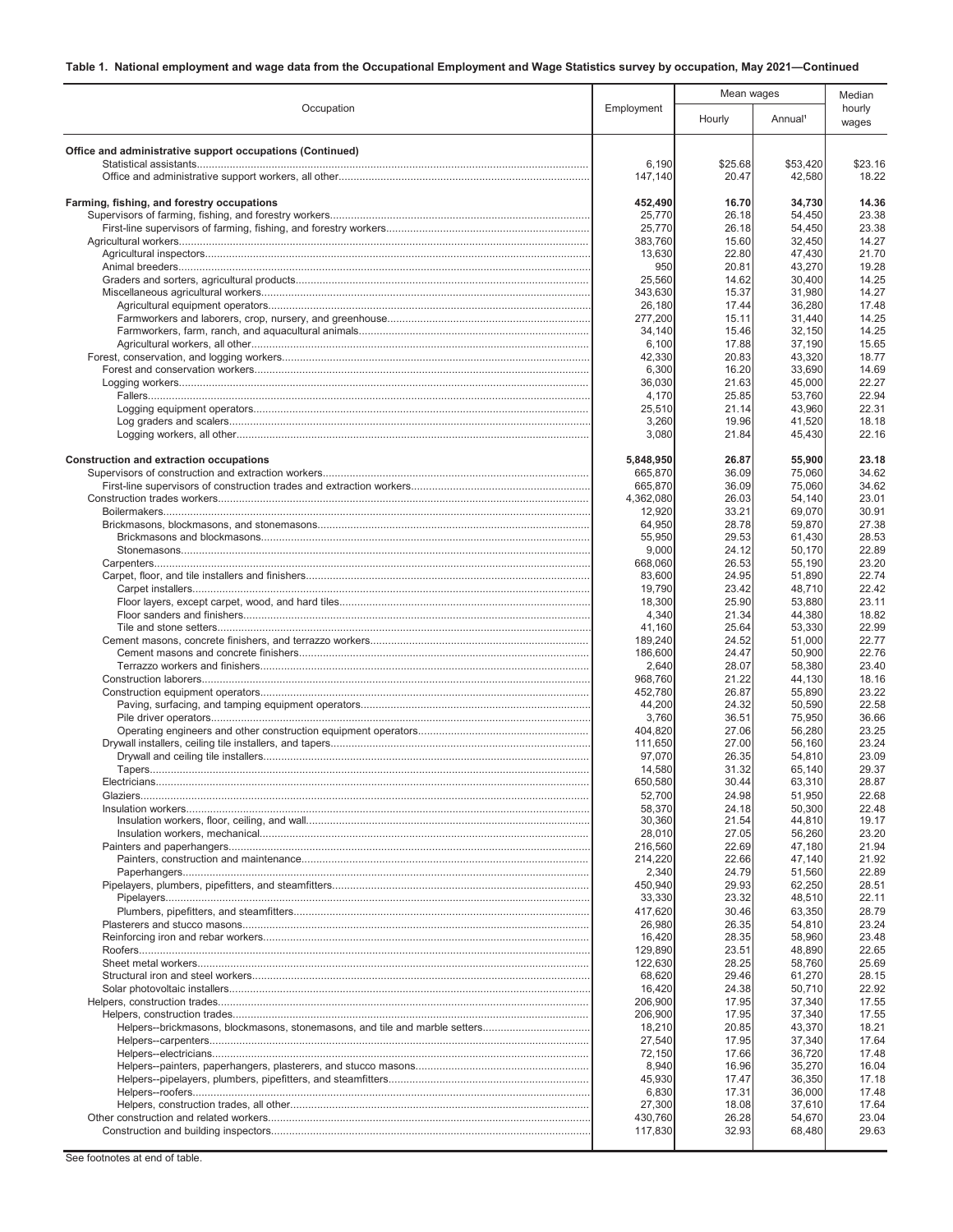|                                                                                        |                     | Mean wages     |                     | Median          |
|----------------------------------------------------------------------------------------|---------------------|----------------|---------------------|-----------------|
| Occupation                                                                             | Employment          | Hourly         | Annual <sup>1</sup> | hourly<br>wages |
| Construction and extraction occupations (Continued)                                    |                     |                |                     |                 |
|                                                                                        | 22.510              | \$43.91        | \$91,320            | \$47.05         |
|                                                                                        | 24,470              | 19.78          | 41,140              | 18.12           |
|                                                                                        | 44.240              | 23.69          | 49,280              | 22.26           |
|                                                                                        | 141,150             | 21.32          | 44,340              | 22.06           |
|                                                                                        | 21,030<br>28,620    | 29.22<br>21.82 | 60,770<br>45,390    | 29.66<br>21.54  |
|                                                                                        | 30,920              | 21.81          | 45,370              | 19.16           |
|                                                                                        | 183,340             | 24.95          | 51,900              | 22.89           |
|                                                                                        | 51,910              | 27.14          | 56,460              | 23.43           |
|                                                                                        | 7,880               | 25.07          | 52,140              | 22.71           |
|                                                                                        | 11,170              | 29.73          | 61,840              | 27.10           |
|                                                                                        | 32,870              | 26.76          | 55,660              | 23.28           |
|                                                                                        | 51,520              | 24.52          | 51,000              | 22.78           |
|                                                                                        | 35,720<br>15,800    | 23.97<br>25.77 | 49,850<br>53,600    | 22.47<br>23.20  |
|                                                                                        | 5,370               | 27.44          | 57,070              | 25.50           |
|                                                                                        | 24,200              | 27.85          | 57,920              | 28.77           |
|                                                                                        | 14,740              | 27.61          | 57,430              | 28.99           |
|                                                                                        | 1,850               | 28.45          | 59,170              | 28.74           |
|                                                                                        | 4,450               | 27.56          | 57,330              | 27.84           |
|                                                                                        | 3,150               | 28.99          | 60,290              | 29.45           |
|                                                                                        | 4,450               | 20.02          | 41,630              | 18.12           |
|                                                                                        | 34,520              | 21.51          | 44,730              | 18.71           |
|                                                                                        | 5,980               | 19.65          | 40,860              | 18.15           |
|                                                                                        | 5,380               | 24.50          | 50,960              | 23.15           |
| Installation, maintenance, and repair occupations                                      | 5,574,410           | 25.66          | 53,380              | 23.05           |
|                                                                                        | 526,240             | 35.38          | 73,590              | 34.26           |
|                                                                                        | 526,240             | 35.38          | 73,590              | 34.26           |
|                                                                                        | 499,670             | 27.53          | 57,260              | 26.84           |
|                                                                                        | 86,420              | 21.24          | 44,170              | 19.70           |
|                                                                                        | 186,530             | 29.09          | 60,510              | 29.02           |
|                                                                                        | 13,700              | 30.05          | 62,500              | 29.02           |
| Telecommunications equipment installers and repairers, except line installers          | 172,830             | 29.02          | 60,350              | 29.02           |
| Miscellaneous electrical and electronic equipment mechanics, installers, and repairers | 226,720             | 28.65          | 59,590              | 28.26<br>33.31  |
|                                                                                        | 18,910<br>15,880    | 33.59<br>23.43 | 69,860<br>48,740    | 22.55           |
|                                                                                        | 10,710              | 33.97          | 70,650              | 37.14           |
|                                                                                        | 50,780              | 30.88          | 64,230              | 29.68           |
|                                                                                        | 22,490              | 42.13          | 87,640              | 44.91           |
|                                                                                        | 9,000               | 21.01          | 43,690              | 19.55           |
|                                                                                        | 21,540              | 22.18          | 46,120              | 21.54           |
|                                                                                        | 77,420              | 25.08          | 52,170              | 23.23           |
|                                                                                        | 1,570,020           | 24.23          | 50,400<br>69,470    | 22.79<br>31.43  |
|                                                                                        | 125,440<br>783,310  | 33.40<br>23.22 | 48,310              | 22.55           |
|                                                                                        | 137,300             | 24.36          | 50,660              | 22.73           |
|                                                                                        | 16,230              | 19.56          | 40,690              | 18.23           |
|                                                                                        | 629,780             | 23.07          | 47,990              | 22.54           |
|                                                                                        | 261,420             | 25.49          | 53,020              | 23.41           |
|                                                                                        | 203.060             | 26.87          | 55,900              | 25.85           |
|                                                                                        | 35,030              | 22.71          | 47,250              | 22.55           |
|                                                                                        | 145,230<br>22,800   | 27.54<br>29.04 | 57,280<br>60,400    | 27.90<br>28.97  |
|                                                                                        | 72,800              | 20.53          | 42,690              | 18.78           |
|                                                                                        | 23,080              | 22.43          | 46,660              | 22.46           |
|                                                                                        | 15,020              | 20.18          | 41,970              | 18.35           |
|                                                                                        | 34,700              | 19.41          | 40,360              | 18.05           |
|                                                                                        | 123,980             | 16.51          | 34,340              | 14.60           |
|                                                                                        | 14,760              | 16.52          | 34,360              | 16.68           |
|                                                                                        | 16,030              | 21.60          | 44,930              | 20.94           |
|                                                                                        | 93,180<br>2,978,490 | 15.63<br>24.39 | 32,520<br>50,730    | 14.22<br>22.71  |
|                                                                                        | 68,170              | 28.78          | 59,860              | 25.95           |
|                                                                                        | 23,300              | 21.88          | 45,520              | 21.66           |
|                                                                                        | 44,870              | 32.36          | 67,310              | 30.18           |
|                                                                                        | 356,960             | 26.29          | 54,690              | 23.38           |
|                                                                                        | 28,120              | 21.80          | 45,340              | 21.31           |
|                                                                                        | 470,650             | 28.05          | 58,350              | 28.55           |
|                                                                                        | 373,090             | 28.26          | 58,780              | 28.77           |
|                                                                                        | 57,660              | 25.75          | 53,570              | 23.51           |
|                                                                                        | 39,240<br>660       | 29.45<br>26.33 | 61,260<br>54,760    | 29.00<br>26.08  |
|                                                                                        | 225,460             | 34.37          | 71,500              | 35.83           |
|                                                                                        | 123,940             | 38.01          | 79,060              | 37.65           |
|                                                                                        | 101,530             | 29.93          | 62,250              | 28.94           |
|                                                                                        |                     |                |                     |                 |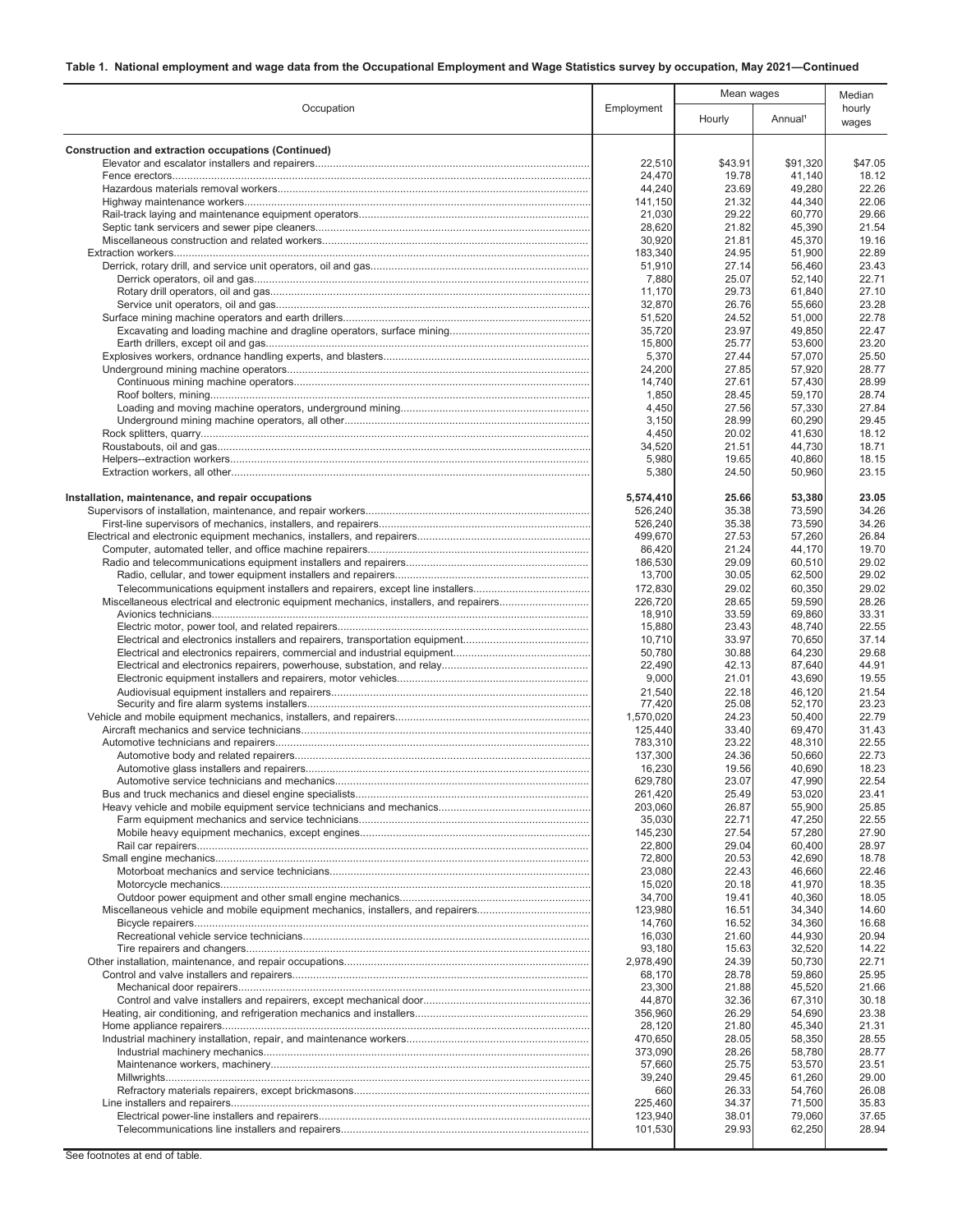|                                                                                                                                                                                |                     |                | Mean wages          |                 |
|--------------------------------------------------------------------------------------------------------------------------------------------------------------------------------|---------------------|----------------|---------------------|-----------------|
| Occupation                                                                                                                                                                     | Employment          | Hourly         | Annual <sup>1</sup> | hourly<br>wages |
| Installation, maintenance, and repair occupations (Continued)                                                                                                                  |                     |                |                     |                 |
|                                                                                                                                                                                | 74,530              | \$26.38        | \$54,870            | \$23.38         |
|                                                                                                                                                                                | 2,340               | 21.28          | 44,260              | 18.36           |
|                                                                                                                                                                                | 53,400              | 27.13          | 56,420              | 24.00           |
|                                                                                                                                                                                | 5,710<br>1,970      | 19.11<br>21.86 | 39,740              | 17.87           |
|                                                                                                                                                                                | 11,110              | 28.40          | 45,460<br>59,070    | 21.27<br>27.73  |
|                                                                                                                                                                                | 1,416,740           | 21.60          | 44,920              | 20.76           |
|                                                                                                                                                                                | 10,100              | 28.16          | 58,580              | 27.05           |
|                                                                                                                                                                                | 327,750             | 21.01          | 43,710              | 18.28           |
|                                                                                                                                                                                | 27.540              | 20.20          | 42,010              | 18.77           |
|                                                                                                                                                                                | 2,670               | 39.43          | 82,010              | 29.02           |
|                                                                                                                                                                                | 15,380              | 22.98          | 47,810              | 22.55<br>17.48  |
|                                                                                                                                                                                | 3,530<br>17,980     | 17.23<br>25.05 | 35,830<br>52,100    | 23.14           |
|                                                                                                                                                                                | 8,090               | 35.68          | 74,220              | 38.73           |
|                                                                                                                                                                                | 88,480              | 16.87          | 35,090              | 15.91           |
|                                                                                                                                                                                | 164,070             | 21.82          | 45,380              | 20.46           |
| <b>Production occupations</b>                                                                                                                                                  | 8,408,030           | 20.71          | 43,070              | 18.13           |
|                                                                                                                                                                                | 629,420             | 32.37          | 67,330              | 29.71           |
|                                                                                                                                                                                | 629,420             | 32.37          | 67,330              | 29.71           |
|                                                                                                                                                                                | 1,769,890<br>33,320 | 18.75<br>26.63 | 39,000<br>55,380    | 17.87<br>23.79  |
|                                                                                                                                                                                | 283,010             | 19.11          | 39,740              | 18.01           |
|                                                                                                                                                                                | 11,090              | 20.41          | 42,460              | 18.44           |
| Electrical, electronic, and electromechanical assemblers, except coil winders, tapers,                                                                                         |                     |                |                     |                 |
|                                                                                                                                                                                | 271.920             | 19.05          | 39,630              | 18.01           |
|                                                                                                                                                                                | 45,990<br>61,070    | 23.13<br>21.99 | 48,110<br>45,730    | 22.81<br>21.87  |
|                                                                                                                                                                                | 17,380              | 19.40          | 40,360              | 18.10           |
|                                                                                                                                                                                | 560                 | 21.48          | 44,670              | 18.16           |
|                                                                                                                                                                                | 1,328,550           | 18.17          | 37,780              | 17.59           |
|                                                                                                                                                                                | 795,640             | 16.27          | 33,830              | 14.66           |
|                                                                                                                                                                                | 181,800             | 15.53          | 32,300              | 14.31           |
|                                                                                                                                                                                | 364,480             | 16.04          | 33,360              | 14.56           |
|                                                                                                                                                                                | 145,930<br>132,100  | 17.15<br>15.23 | 35,670<br>31,680    | 17.33<br>14.29  |
|                                                                                                                                                                                | 86,450              | 15.39          | 32,010              | 14.38           |
|                                                                                                                                                                                | 249,360             | 17.13          | 35,630              | 17.03           |
| Food and tobacco roasting, baking, and drying machine operators and tenders                                                                                                    | 21,050              | 17.44          | 36,280              | 17.06           |
|                                                                                                                                                                                | 155,240             | 17.40          | 36,190              | 17.20           |
|                                                                                                                                                                                | 26,710              | 17.03          | 35,430              | 17.26           |
|                                                                                                                                                                                | 46,360<br>1.633.980 | 16.16          | 33,600              | 15.33           |
|                                                                                                                                                                                | 102,640             | 21.56<br>20.53 | 44,840<br>42,710    | 20.65<br>18.55  |
| Extruding and drawing machine setters, operators, and tenders, metal and plastic                                                                                               | 59.490              | 19.48          | 40,520              | 18.15           |
|                                                                                                                                                                                | 11,500              | 21.35          | 44,410              | 21.40           |
|                                                                                                                                                                                | 31,650              | 22.22          | 46,210              | 22.22           |
|                                                                                                                                                                                | 288,810             | 19.59          | 40,740              | 18.13           |
| Cutting, punching, and press machine setters, operators, and tenders, metal and plastic                                                                                        | 179,630             | 19.23          | 40,000              | 18.09           |
| Drilling and boring machine tool setters, operators, and tenders, metal and plastic<br>Grinding, lapping, polishing, and buffing machine tool setters, operators, and tenders, | 6,810               | 20.79          | 43,240              | 18.55           |
|                                                                                                                                                                                | 67,750              | 19.25          | 40,030              | 18.05           |
| Lathe and turning machine tool setters, operators, and tenders, metal and plastic                                                                                              | 19,690              | 21.28          | 44,270              | 21.27           |
|                                                                                                                                                                                | 14,920              | 22.64          | 47,100              | 22.53           |
|                                                                                                                                                                                | 333,220<br>22,110   | 23.57<br>22.11 | 49,020<br>45,990    | 22.95<br>22.42  |
|                                                                                                                                                                                | 15,540              | 22.33          | 46,440              | 22.45           |
|                                                                                                                                                                                | 6,570               | 21.59          | 44,910              | 22.04           |
|                                                                                                                                                                                | 5,780               | 26.80          | 55,740              | 23.79           |
|                                                                                                                                                                                | 3,690               | 28.40          | 59,080              | 26.75           |
|                                                                                                                                                                                | 2,090               | 23.96          | 49,840              | 23.12           |
| Molders and molding machine setters, operators, and tenders, metal and plastic                                                                                                 | 176,820             | 18.13          | 37,720              | 17.59           |
| Molding, coremaking, and casting machine setters, operators, and tenders, metal and plastic                                                                                    | 13,610<br>163,210   | 19.22<br>18.04 | 39,980<br>37,530    | 18.13<br>17.48  |
|                                                                                                                                                                                | 134,880             | 19.63          | 40,830              | 18.09           |
|                                                                                                                                                                                | 63,630              | 26.99          | 56,150              | 27.41           |
|                                                                                                                                                                                | 427,580             | 23.04          | 47,910              | 22.55           |
|                                                                                                                                                                                | 397,600             | 23.21          | 48,290              | 22.60           |
|                                                                                                                                                                                | 29,980              | 20.65          | 42,950              | 18.55           |
|                                                                                                                                                                                | 78,530              | 19.68          | 40,940              | 18.09           |
|                                                                                                                                                                                | 14,540              | 19.98          | 41,560              | 18.49           |
|                                                                                                                                                                                | 6,840<br>32,310     | 25.16<br>18.55 | 52,340<br>38,580    | 24.85<br>17.89  |
|                                                                                                                                                                                | 6,100               | 20.99          | 43,660              | 18.48           |
|                                                                                                                                                                                | 18,740              | 18.98          | 39,480              | 17.78           |
|                                                                                                                                                                                |                     |                |                     |                 |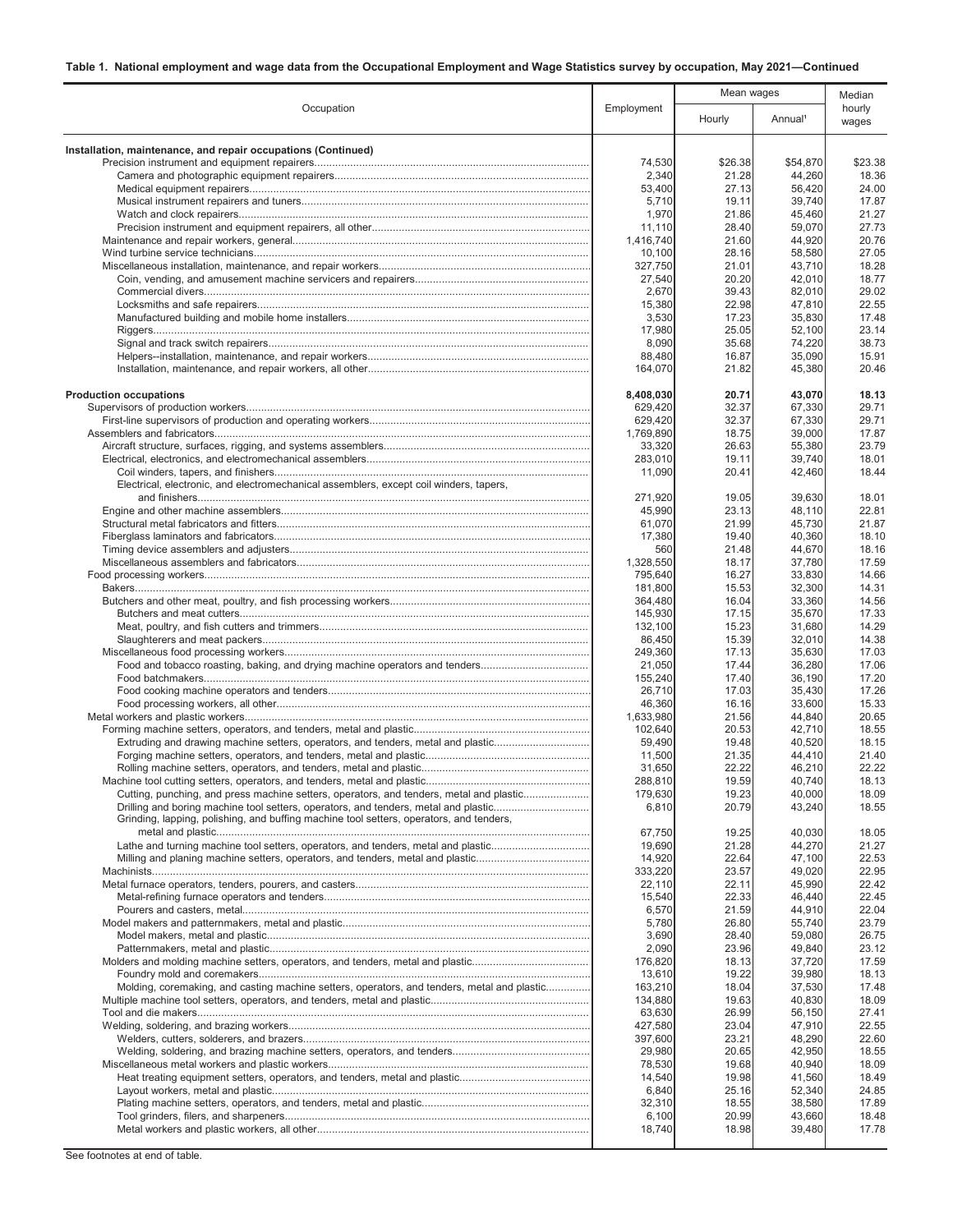| Occupation                                                                                          | Employment         | Mean wages     |                     | Median          |
|-----------------------------------------------------------------------------------------------------|--------------------|----------------|---------------------|-----------------|
|                                                                                                     |                    | Hourly         | Annual <sup>1</sup> | hourly<br>wages |
| <b>Production occupations (Continued)</b>                                                           |                    |                |                     |                 |
|                                                                                                     | 211,930            | \$19.55        | \$40,660            | \$18.13         |
|                                                                                                     | 211,930            | 19.55          | 40,660              | 18.13           |
|                                                                                                     | 25,840             | 21.06          | 43,800              | 20.49           |
|                                                                                                     | 145,290            | 19.77          | 41,120              | 18.16           |
|                                                                                                     | 40,810             | 17.82          | 37,060              | 17.59<br>14.14  |
|                                                                                                     | 445,950<br>157.400 | 15.00<br>13.38 | 31,210<br>27,830    | 13.63           |
|                                                                                                     | 26,910             | 13.52          | 28,110              | 13.79           |
|                                                                                                     | 116,220            | 14.85          | 30,880              | 14.27           |
|                                                                                                     | 9,240              | 15.84          | 32,950              | 14.31           |
|                                                                                                     | 5,620              | 16.77          | 34,890              | 15.12           |
|                                                                                                     | 3,610              | 14.38          | 29,920              | 13.73           |
|                                                                                                     | 21,450             | 16.65          | 34,630              | 14.99           |
|                                                                                                     | 4,170              | 15.07          | 31,350              | 14.39           |
|                                                                                                     | 17,270             | 17.03          | 35,430              | 15.11           |
|                                                                                                     | 56,700<br>6,240    | 15.92<br>15.36 | 33,110<br>31,940    | 14.45<br>14.39  |
|                                                                                                     | 11,970             | 15.91          | 33,100              | 14.41           |
|                                                                                                     | 16,330             | 16.17          | 33.640              | 16.34           |
| Textile winding, twisting, and drawing out machine setters, operators, and tenders                  | 22,160             | 15.89          | 33,050              | 14.44           |
|                                                                                                     | 58,030             | 18.77          | 39,050              | 17.80           |
| Extruding and forming machine setters, operators, and tenders, synthetic and glass fibers           | 14,040             | 19.52          | 40,600              | 18.05           |
|                                                                                                     | 3,220              | 30.81          | 64,070              | 28.20           |
|                                                                                                     | 28,020             | 18.38          | 38,220              | 17.99           |
|                                                                                                     | 12,750             | 15.79          | 32,840              | 14.31           |
|                                                                                                     | 230,400<br>93,070  | 18.04<br>19.27 | 37,520<br>40,070    | 17.64<br>18.05  |
|                                                                                                     | 16,300             | 17.94          | 37,310              | 17.59           |
|                                                                                                     | 550                | 27.19          | 56,560              | 27.60           |
|                                                                                                     | 340                | 28.87          | 60,040              | 29.22           |
|                                                                                                     | 210                | 24.53          | 51,020              | 22.56           |
|                                                                                                     | 112,560            | 17.04          | 35,450              | 17.23           |
|                                                                                                     | 45,350             | 16.96          | 35,280              | 16.99           |
|                                                                                                     | 67,210             | 17.10          | 35,560              | 17.35           |
|                                                                                                     | 7,910              | 17.35          | 36,080              | 17.12           |
|                                                                                                     | 280,900            | 31.83<br>42.99 | 66,210              | 29.49<br>45.57  |
|                                                                                                     | 43,440<br>4,820    | 53.47          | 89,410<br>111,220   | 50.13           |
|                                                                                                     | 9,660              | 45.92          | 95,520              | 47.37           |
|                                                                                                     | 28,960             | 40.26          | 83,740              | 38.87           |
|                                                                                                     | 29,820             | 33.90          | 70,510              | 30.53           |
|                                                                                                     | 121,150            | 25.15          | 52,320              | 23.02           |
|                                                                                                     | 86,500             | 34.88          | 72,540              | 36.86           |
|                                                                                                     | 21,740             | 33.18          | 69,020              | 33.75           |
|                                                                                                     | 15,110             | 37.01<br>38.70 | 76,970<br>80,500    | 37.43<br>38.24  |
|                                                                                                     | 34,230<br>15,420   | 26.67          | 55,480              | 24.16           |
|                                                                                                     | 2,409,900          | 20.11          | 41,820              | 18.13           |
|                                                                                                     | 154,790            | 24.40          | 50,760              | 22.88           |
|                                                                                                     | 106.170            | 25.22          | 52,450              | 23.12           |
| Separating, filtering, clarifying, precipitating, and still machine setters, operators, and tenders | 48,620             | 22.62          | 47,060              | 22.13           |
|                                                                                                     | 155,920            | 20.14          | 41,900              | 18.35           |
|                                                                                                     | 31,800             | 20.57          | 42,790              | 18.63           |
|                                                                                                     | 15,680<br>108,440  | 17.30<br>20.43 | 35,990<br>42,490    | 17.15<br>18.47  |
|                                                                                                     | 63,850             | 18.90          | 39,300              | 18.10           |
|                                                                                                     | 7,920              | 16.51          | 34,330              | 14.54           |
|                                                                                                     | 55,930             | 19.23          | 40,010              | 18.18           |
| Extruding, forming, pressing, and compacting machine setters, operators, and tenders                | 56,570             | 19.25          | 40,050              | 18.10           |
|                                                                                                     | 14,180             | 21.11          | 43,910              | 21.01           |
|                                                                                                     | 551,380            | 21.54          | 44,810              | 18.55           |
|                                                                                                     | 24,350             | 22.64          | 47,090              | 22.42           |
|                                                                                                     | 68,380<br>34,150   | 21.52<br>22.75 | 44,770<br>47,320    | 18.79<br>22.00  |
|                                                                                                     | 15,300             | 22.27          | 46,320              | 21.77           |
|                                                                                                     | 18,930             | 18.71          | 38,910              | 17.92           |
|                                                                                                     | 358,640            | 17.67          | 36,750              | 17.29           |
|                                                                                                     | 157,250            | 20.90          | 43,480              | 18.59           |
|                                                                                                     | 11,850             | 18.39          | 38,250              | 17.95           |
|                                                                                                     | 145,410            | 21.11          | 43,900              | 18.81           |
|                                                                                                     | 24,020             | 22.07          | 45,910              | 19.17           |
|                                                                                                     | 5,740              | 19.37          | 40,300              | 17.59           |
|                                                                                                     | 183,630<br>157,840 | 23.32<br>22.23 | 48,500<br>46,240    | 22.78<br>22.42  |
|                                                                                                     | 25,800             | 29.98          | 62,360              | 29.22           |
|                                                                                                     | 591,200            | 17.75          | 36,920              | 17.23           |
|                                                                                                     | 12,510             | 18.55          | 38,580              | 18.09           |
|                                                                                                     |                    |                |                     |                 |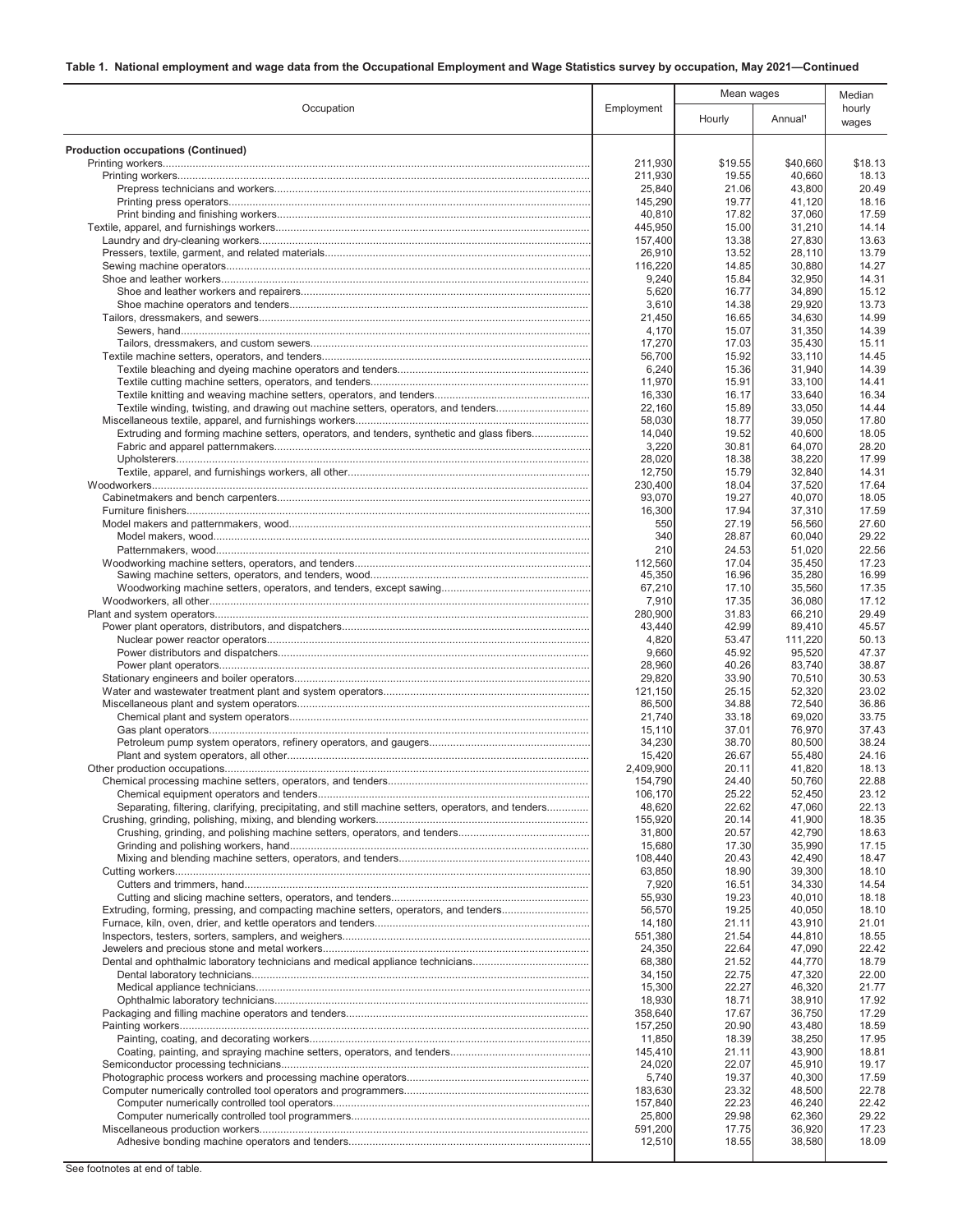| Occupation                                                                                  |                     | Mean wages     |                     | Median          |
|---------------------------------------------------------------------------------------------|---------------------|----------------|---------------------|-----------------|
|                                                                                             | Employment          | Hourly         | Annual <sup>1</sup> | hourly<br>wages |
|                                                                                             |                     |                |                     |                 |
| <b>Production occupations (Continued)</b>                                                   | 13,580              | \$17.22        | \$35,820            | \$16.87         |
|                                                                                             | 7,500               | 20.63          | 42,910              | 19.42           |
|                                                                                             | 7,110               | 17.77          | 36,970              | 17.59           |
|                                                                                             | 38,420              | 18.76          | 39,020              | 18.03           |
|                                                                                             | 87,480              | 21.24          | 44,180              | 21.55           |
|                                                                                             | 17,240<br>202,860   | 23.00<br>15.82 | 47,840<br>32,910    | 23.05<br>14.42  |
|                                                                                             | 204,500             | 17.42          | 36,230              | 15.83           |
| Transportation and material moving occupations                                              | 12,639,920          | 19.88          | 41,340              | 17.72           |
|                                                                                             | 557,850             | 28.19<br>28.19 | 58,630<br>58,630    | 26.36<br>26.36  |
|                                                                                             | 557,850<br>8,590    | 29.84          | 62,080              | 25.74           |
| First-line supervisors of transportation and material moving workers, except aircraft cargo | 549,260             | 28.16          | 58,580              | 26.37           |
|                                                                                             | 254,820             | (2)            | 119,590             | $(2)$           |
|                                                                                             | 124,080             | (2)            | 169,540             | $(2)$           |
|                                                                                             | 81,310              | (2)            | 198,190             | (2)             |
|                                                                                             | 42,770              | (2)            | 115,080             | $(2)$           |
|                                                                                             | 33,830              | 48.32          | 100,510             | 43.56           |
|                                                                                             | 21,230              | 61.50          | 127,920             | 62.38           |
|                                                                                             | 12,610              | 26.13          | 54,360              | 23.02           |
|                                                                                             | 96,900<br>4,147,650 | (2)<br>21.31   | 62,280<br>44,330    | (2)<br>20.52    |
|                                                                                             | 11,710              | 14.93          | 31,060              | 14.00           |
|                                                                                             | 3.390.490           | 21.85          | 45,460              | 21.91           |
|                                                                                             | 477,020             | 15.37          | 31,970              | 14.08           |
|                                                                                             | 1,903,420           | 24.20          | 50,340              | 23.23           |
|                                                                                             | 1,010,040           | 20.50          | 42,630              | 18.40           |
|                                                                                             | 696,760             | 19.06          | 39,640              | 18.05           |
|                                                                                             | 361,420             | 18.63          | 38,750              | 18.23           |
|                                                                                             | 145,720<br>175,660  | 24.67<br>15.66 | 51,310<br>32,570    | 23.37<br>14.42  |
|                                                                                             | 13,950              | 14.45          | 30,050              | 14.09           |
|                                                                                             | 48,690              | 17.51          | 36,410              | 14.71           |
|                                                                                             | 119,120             | 32.85          | 68,330              | 30.85           |
|                                                                                             | 43,440              | 34.33          | 71,410              | 37.83           |
|                                                                                             | 38,980              | 35.07          | 72,940              | 38.34           |
|                                                                                             | 4,460               | 27.92          | 58,070              | 29.37           |
|                                                                                             | 16,200<br>48,030    | 30.31<br>32.21 | 63,050<br>66,990    | 30.69<br>30.75  |
|                                                                                             | 10,310              | 34.38          | 71,520              | 39.03           |
|                                                                                             | 1,140               | 26.03          | 54,140              | 22.88           |
|                                                                                             | 70,480              | 38.84          | 80,780              | 30.17           |
|                                                                                             | 26,610              | 27.79          | 57,800              | 22.46           |
|                                                                                             | 36,220              | 45.31          | 94,250              | 38.47           |
|                                                                                             | 33,490              | 47.27          | 98,330              | 39.25           |
|                                                                                             | 2,740               | 21.35          | 44,410              | 18.59           |
|                                                                                             | 7,650<br>286,680    | 46.59<br>17.26 | 96,910<br>35,900    | 39.62<br>14.39  |
|                                                                                             | 4,040               | 21.52          | 44.760              | 21.82           |
|                                                                                             | 91,160              | 14.04          | 29,210              | 14.06           |
|                                                                                             | 123.660             | 14.81          | 30,810              | 14.22           |
|                                                                                             | 111,480             | 14.40          | 29,960              | 14.10           |
|                                                                                             | 12,170              | 18.58          | 38,640              | 17.50           |
|                                                                                             | 7,770               | 25.58          | 53,210              | 23.37           |
|                                                                                             | 25,070              | 37.32          | 77,620              | 38.35           |
|                                                                                             | 21,240<br>13,750    | 16.53<br>19.23 | 34,380<br>39,990    | 14.65<br>17.73  |
|                                                                                             | 7,203,320           | 16.78          | 34,900              | 14.91           |
|                                                                                             | 28,650              | 17.80          | 37,010              | 17.51           |
|                                                                                             | 43,400              | 31.38          | 65,270              | 29.92           |
|                                                                                             | 1,650               | 24.29          | 50,530              | 22.22           |
|                                                                                             | 2,610               | 28.10          | 58,450              | 25.14           |
|                                                                                             | 758,290             | 19.69          | 40,950              | 18.45           |
|                                                                                             | 6,178,560           | 16.14          | 33,570              | 14.58           |
|                                                                                             | 351,960             | 14.69          | 30,550              | 14.08           |
|                                                                                             | 2,729,010<br>60,880 | 16.80<br>17.63 | 34,950<br>36,660    | 15.02<br>17.79  |
|                                                                                             | 585,270             | 14.88          | 30,950              | 14.39           |
|                                                                                             | 2,451,430           | 15.87          | 33,020              | 14.48           |
|                                                                                             | 29,550              | 30.09          | 62,590              | 29.85           |
|                                                                                             | 2,910               | 32.27          | 67,130              | 34.00           |
|                                                                                             | 10,600              | 26.15          | 54,400              | 23.84           |
|                                                                                             | 16,040              | 32.29          | 67,170              | 30.64           |
|                                                                                             |                     |                |                     |                 |